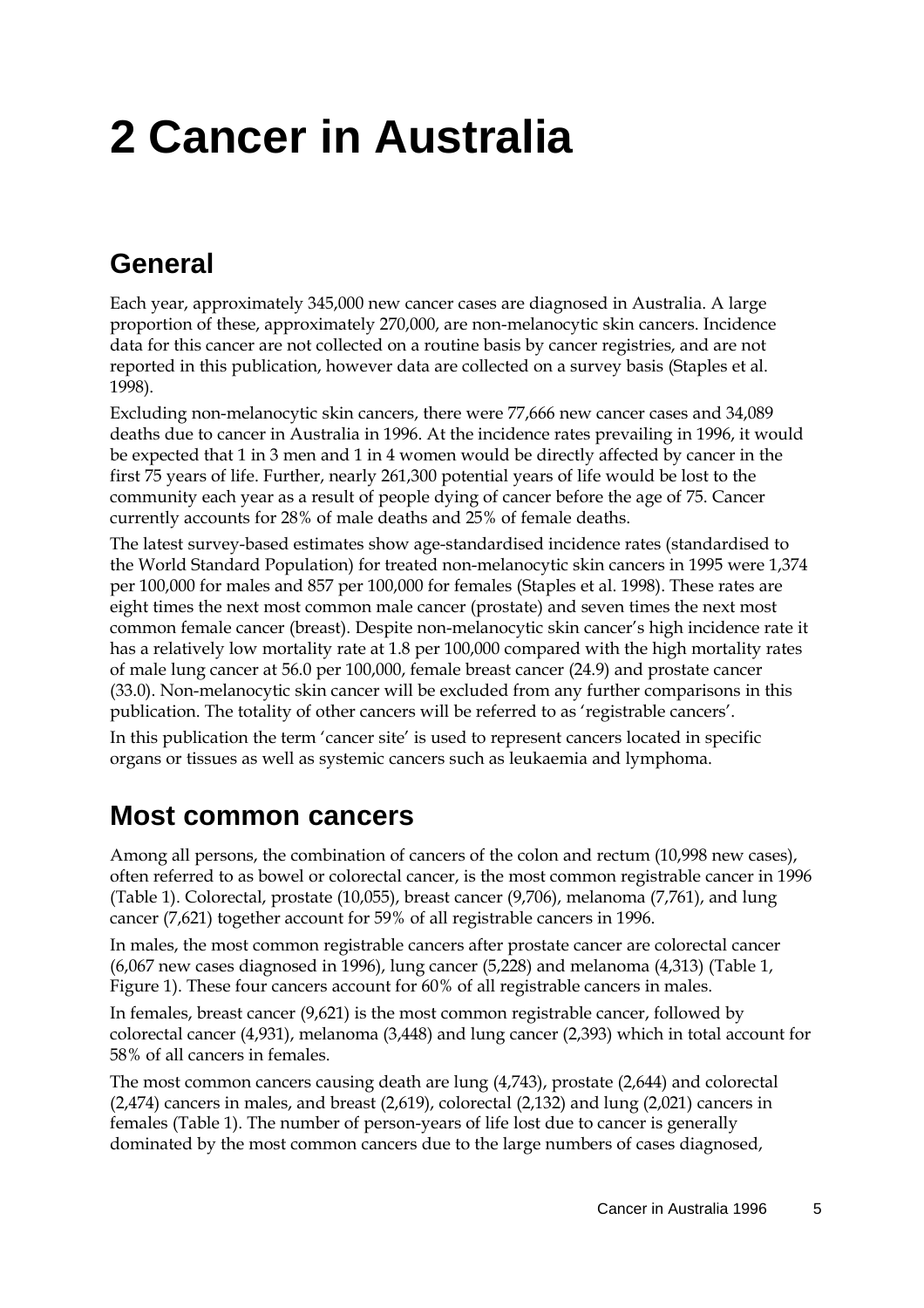rather than by those less common cancers which occur earlier in life. Lung cancer is responsible for the highest number of person-years of life lost before 75 years of age (46,020 in 1996), followed by breast cancer (31,143) and colorectal cancer (30,903). Cancer of the brain and nervous system is responsible for the fourth-highest number of person-years of life lost (17,260). This contrasts with its ranking as the thirteenth most common cancer (1,300 new cases diagnosed in 1996). Further, the ratio of person-years of life lost to new cases for cancer of the brain and nervous system (13.3) is much higher than that for lung cancer (6.0), colorectal cancer (2.8) or breast cancer (3.2). This is a direct result of the relatively large number of younger people diagnosed with, and dying from, cancer of the brain and nervous system.

The most common cancers vary depending on age (Figure 2). In people aged less than 15, the most common cancers diagnosed are lymphatic leukaemia and cancers of the brain and central nervous system. These two cancer sites account for 47% of all cancers in this age group. In those aged 15–44, melanoma and breast cancer are the most common cancers, while breast, colorectal, melanoma, prostate and lung cancers are predominant in people aged over 45 years.

The ranking of the most frequently occurring cancers by age group (Figure 2) is based on the number of new cases, and for those cancers the number of deaths is also shown. However, some cancers that would be ranked in the top five cancers based on number of deaths (rather than new cases) are not presented in Figure 2. Cancers which have a substantial number of deaths in each age group that are not presented in Figure 2 are those of the other endocrine glands (16 deaths) and myeloid leukemia (15 deaths) in the 0–14 age group and cancer of the brain (165) in the 15–44 age group. In the age group 45–64, cancers of unknown primary site (477 deaths) and cancer of the brain and nervous system (360 deaths) are responsible for a substantial number of deaths. Cancers of unknown primary site (1,789 deaths) are also a significant cause of death in the 65 and over age group.

The mortality to incidence ratio (MIR) gives a rough indication of the survival rates for people diagnosed with cancer. Cancers affecting vital organs or systems tend to have a high MIR as few people survive from these cancers. Cancers of the liver, pancreas and oesophagus have MIRs of more than 0.9 while cancers of the brain and lung, and myeloid leukemia, have ratios of between 0.8 and 0.9. MIRs for some other important cancers are 0.42 (colorectal), 0.33 (cervix), 0.26 (prostate) and 0.27 (female breast cancer). Melanoma is one of the few common cancers with a consistently low MIR of approximately 0.12.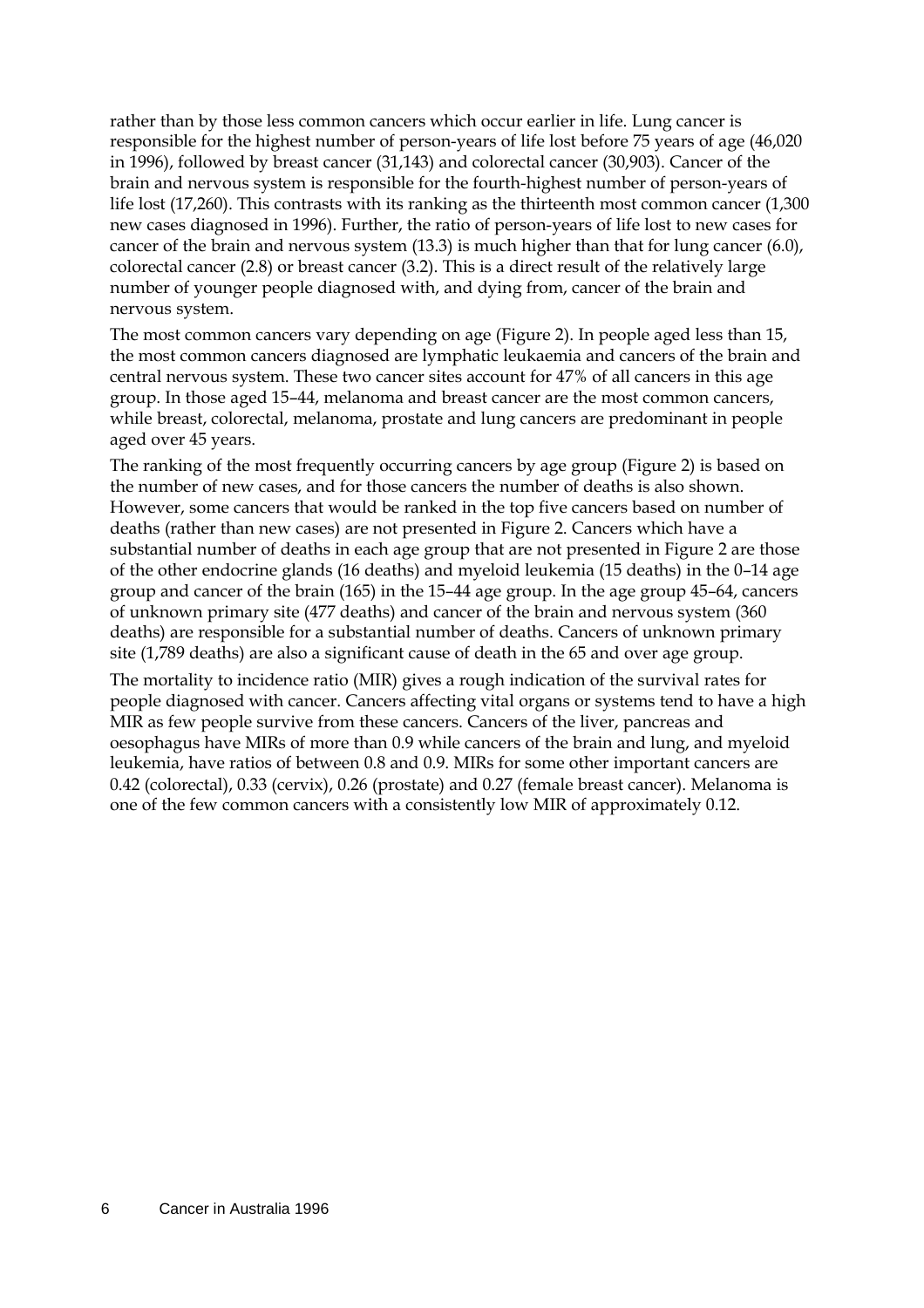|                    |               | New cases                       |                   |                   |                                 | <b>Deaths</b> |                              |                   |                   |                     |
|--------------------|---------------|---------------------------------|-------------------|-------------------|---------------------------------|---------------|------------------------------|-------------------|-------------------|---------------------|
| <b>Cancer site</b> | <b>Number</b> | % of all new<br>cancer<br>cases | <b>ASR</b><br>(A) | <b>ASR</b><br>(W) | Lifetime<br>risk <sup>(c)</sup> | <b>Number</b> | % of all<br>cancer<br>deaths | <b>ASR</b><br>(A) | <b>ASR</b><br>(W) | PYLL <sup>(c)</sup> |
| <b>Males</b>       |               |                                 |                   |                   |                                 |               |                              |                   |                   |                     |
| Prostate           | 10,055        | 23.5                            | 117.4             | 79.1              | 1 in 10                         | 2,644         | 13.8                         | 33.0              | 18.5              | 6,228               |
| Colorectal         | 6,067         | 14.2                            | 69.2              | 49.5              | 1 in 17                         | 2,474         | 12.9                         | 28.8              | 19.7              | 17,788              |
| Lung               | 5,228         | 12.2                            | 60.1              | 41.9              | 1 in 19                         | 4,743         | 24.7                         | 55.0              | 37.2              | 31,038              |
| Melanoma           | 4,313         | 10.1                            | 48.0              | 37.3              | 1 in 25                         | 580           | 3.0                          | 6.7               | 4.7               | 6,955               |
| <b>Bladder</b>     | 1,921         | 4.5                             | 22.4              | 15.3              | 1 in 56                         | 543           | 2.8                          | 6.6               | 3.9               | 2,108               |
| <b>NHL</b>         | 1,718         | 4.0                             | 19.4              | 14.6              | 1 in 63                         | 707           | 3.7                          | 8.2               | 5.6               | 6,750               |
| Unknown site       | 1,625         | 3.8                             | 19.0              | 12.7              | 1 in 72                         | 1,189         | 6.2                          | 14.1              | 9.2               | 7,663               |
| Kidney             | 1,209         | 2.8                             | 13.7              | 10.2              | 1 in 84                         | 460           | 2.4                          | 5.4               | 3.7               | 3,583               |
| Stomach            | 1,190         | 2.8                             | 13.8              | 9.3               | 1 in 91                         | 752           | 3.9                          | 8.8               | 5.8               | 5,373               |
| Lip                | 826           | 1.9                             | 9.2               | 7.1               | 1 in 131                        | 5             | 0.0                          | 0.1               | 0.0               | 63                  |
| <b>Females</b>     |               |                                 |                   |                   |                                 |               |                              |                   |                   |                     |
| <b>Breast</b>      | 9,621         | 27.5                            | 95.5              | 78.4              | 1 in 12                         | 2,619         | 17.6                         | 24.9              | 19.1              | 30,955              |
| Colorectal         | 4,931         | 14.1                            | 46.0              | 33.0              | 1 in 26                         | 2,132         | 14.3                         | 19.0              | 12.9              | 13,115              |
| Melanoma           | 3,448         | 9.9                             | 35.0              | 29.0              | 1 in 34                         | 323           | 2.2                          | 3.0               | 2.2               | 3,820               |
| Lung               | 2,393         | 6.9                             | 23.0              | 16.9              | 1 in 47                         | 2,021         | 13.6                         | 19.1              | 13.7              | 14,983              |
| Unknown site       | 1,406         | 4.0                             | 12.5              | 8.5               | 1 in 109                        | 1,142         | 7.7                          | 10.0              | 6.5               | 6,015               |
| <b>NHL</b>         | 1,387         | 4.0                             | 13.3              | 10.1              | 1 in 85                         | 681           | 4.6                          | 6.2               | 4.3               | 5,135               |
| Uterus             | 1,316         | 3.8                             | 12.9              | 10.2              | 1 in 83                         | 273           | 1.8                          | 2.5               | 1.7               | 1,468               |
| Ovary              | 1,166         | 3.3                             | 11.4              | 9.0               | 1 in 98                         | 797           | 5.4                          | 7.6               | 5.5               | 7,290               |
| Cervix             | 923           | 2.6                             | 9.4               | 7.8               | 1 in 130                        | 301           | 2.0                          | 2.9               | 2.2               | 4,253               |
| Pancreas           | 801           | 2.3                             | 7.2               | 4.6               | 1 in 201                        | 822           | 5.5                          | 7.2               | 4.5               | 3,413               |
| <b>Persons</b>     |               |                                 |                   |                   |                                 |               |                              |                   |                   |                     |
| Colorectal         | 10,998        | 14.2                            | 56.6              | 40.7              | 1 in 21                         | 4,606         | 13.5                         | 23.4              | 16.0              | 30,903              |
| Prostate           | 10,055        | 12.9                            | 52.2              | 36.3              | 1 in 21                         | 2,644         | 7.8                          | 13.1              | 7.5               | 6,228               |
| <b>Breast</b>      | 9,706         | 12.5                            | 50.0              | 40.4              | 1 in 23                         | 2,640         | 7.7                          | 13.5              | 10.1              | 31,143              |
| Melanoma           | 7,761         | 10.0                            | 40.6              | 32.7              | 1 in 29                         | 903           | 2.6                          | 4.6               | 3.4               | 10,775              |
| Lung               | 7,621         | 9.8                             | 39.6              | 28.4              | 1 in 28                         | 6,764         | 19.8                         | 35.0              | 24.4              | 46,020              |
| <b>NHL</b>         | 3,105         | 4.0                             | 16.1              | 12.3              | 1 in 73                         | 1,388         | 4.1                          | 7.1               | 4.9               | 11,885              |
| Unknown site       | 3,031         | 3.9                             | 15.4              | 10.4              | 1 in 87                         | 2,331         | 6.8                          | 11.8              | 7.7               | 13,678              |
| <b>Bladder</b>     | 2,544         | 3.3                             | 13.1              | 9.1               | 1 in 91                         | 778           | 2.3                          | 3.9               | 2.3               | 2,745               |
| Kidney             | 2,000         | 2.6                             | 10.4              | 7.9               | 1 in 109                        | 793           | 2.3                          | 4.1               | 2.8               | 5,788               |
| Stomach            | 1,857         | 2.4                             | 9.5               | 6.6               | 1 in 129                        | 1,225         | 3.6                          | 6.2               | 4.1               | 8,098               |

**Table 1: Most frequently occurring cancers in Australia, 1996 (a) (b)**

(a) Rates are expressed per 100,000 population and age-standardised to the Australian 1991 Population ASR (A) and to the World Standard Population ASR (W). The rates age-standardised to the two populations (World and Australia 1991) differ due to the age distributions of these populations. For example the World population gives more weight to younger age groups where there are fewer cancers,<br>consequently the rate is lower compared with the Australian 1991 population. A greater weight is gi

(b) Non-melanocytic skin cancer, known to be the most common cancer type, is excluded from this list, as it is not a registrable cancer.

(c) These measures are calculated for ages 0–74 years; PYLL refers to person-years of life lost. Methods for the calculation of these measures are presented in Appendix B.

*Note:* NHL refers to non-Hodgkin's lymphoma.

*Source: Cancer in Australia 1996,* AIHW & AACR 1999.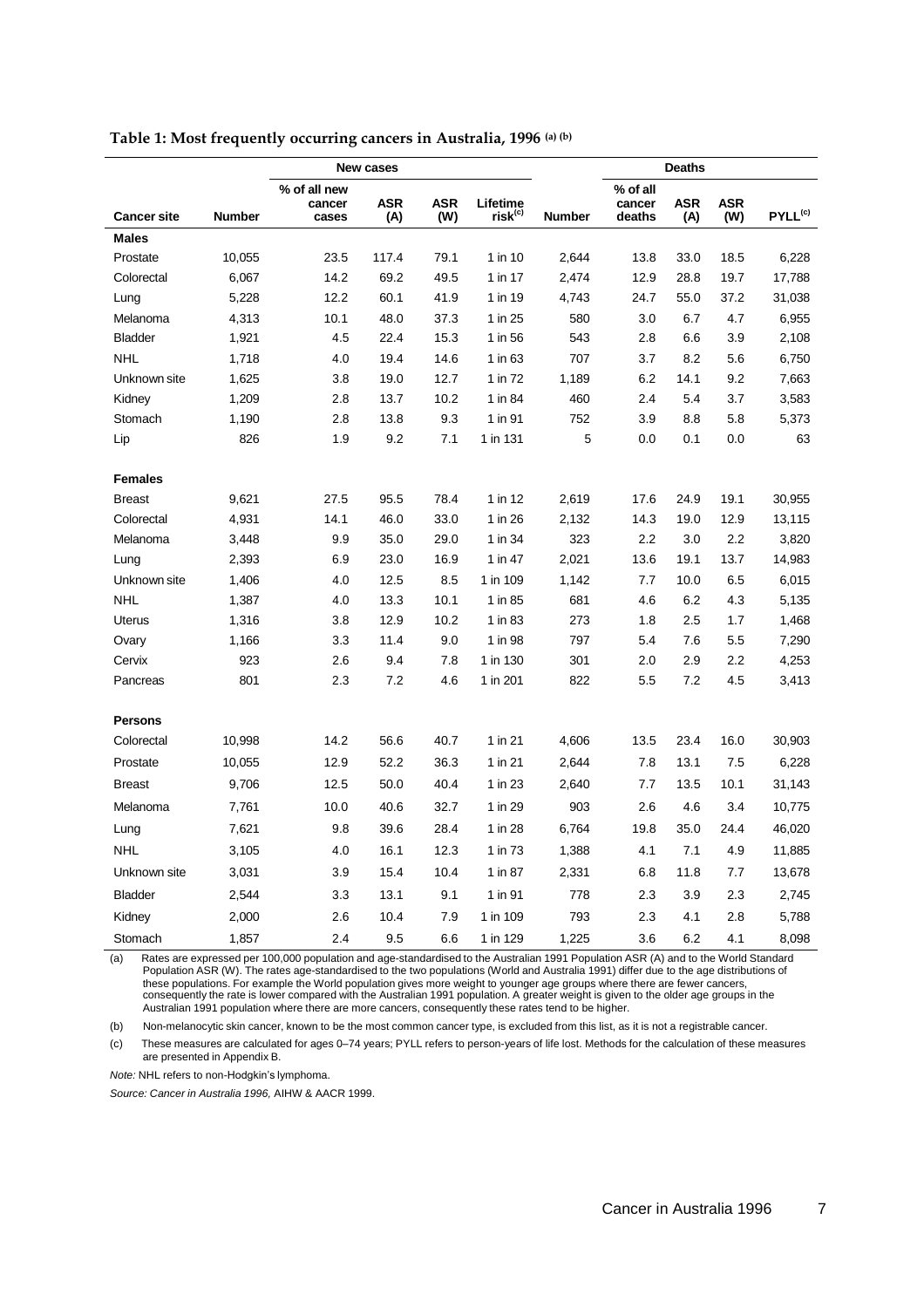### **Most frequently occurring cancers**

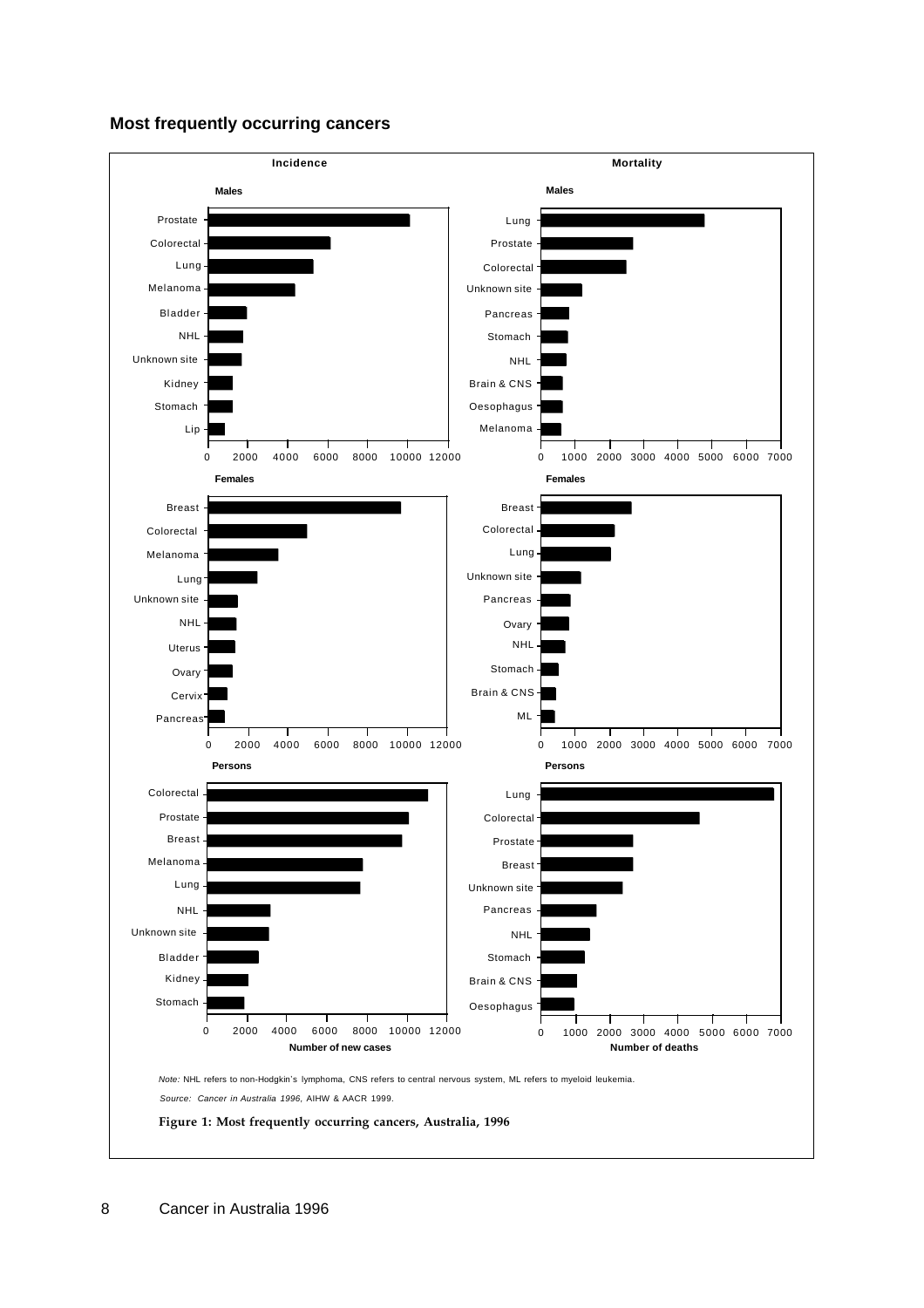

### **Most frequently occurring cancers by age group**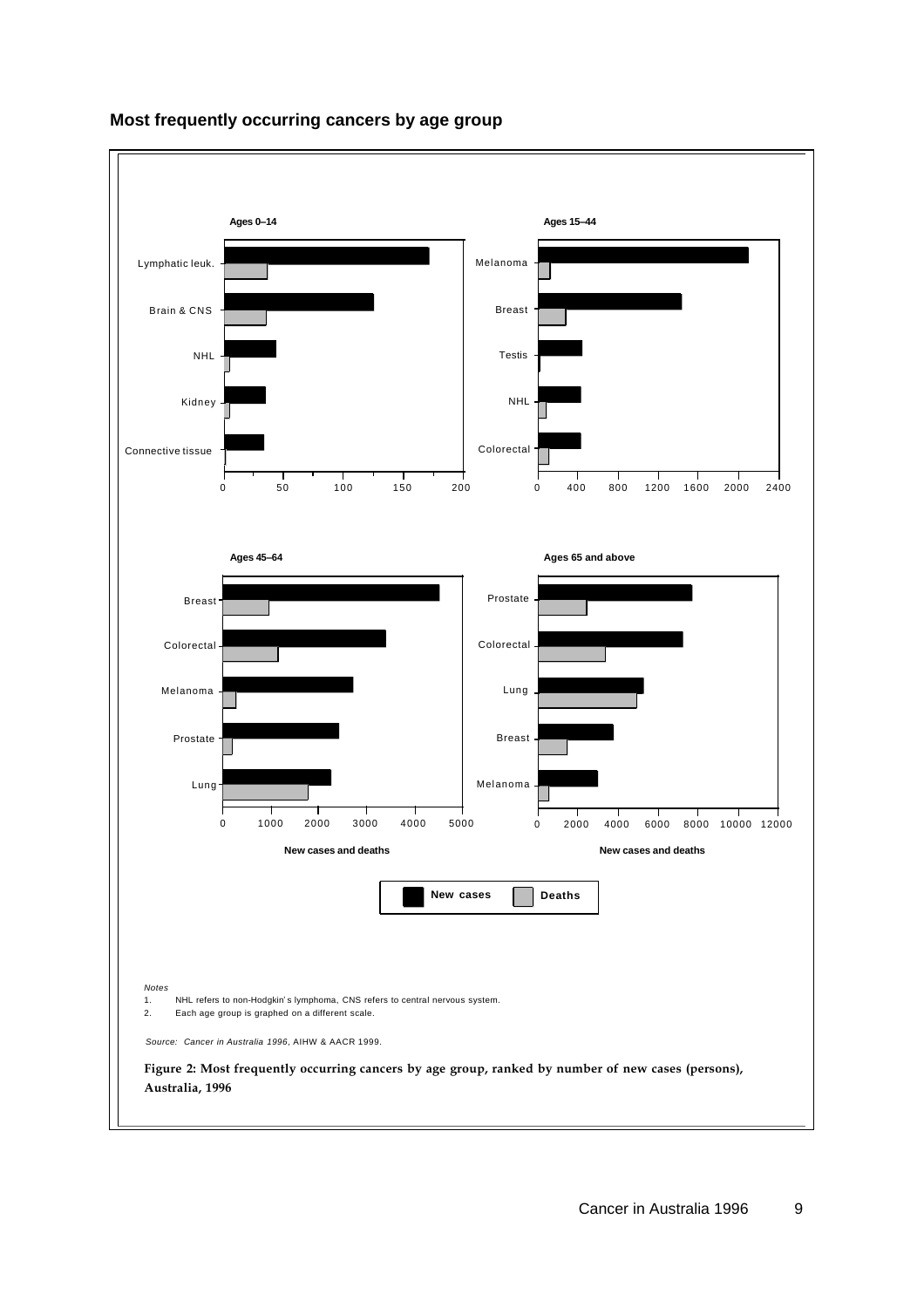## **Age and sex differences**

Cancer occurs more commonly in males than females. The age-standardised incidence rate in 1996 for all cancers (excluding non-melanocytic skin cancers) was 489.1 new cases per 100,000 for males and 338.8 per 100,000 for females, resulting in an age-adjusted sex ratio of 1.4. Males have a higher incidence rate for every cancer site, except for cancers of the breast, thyroid, gallbladder, peritoneum and parts of the nervous system.

The risk of cancer increases with age. The age-standardised incidence rate in 1996 for all cancers (excluding non-melanocytic skin cancers) was 16.1 per 100,000 for people aged less than 15 years; 97.5 per 100,000 for 15–44 year olds; 699.3 per 100,000 for 45–64 year olds; and 2149.6 per 100,000 for people aged 65 years and over.

Of people diagnosed with cancer, 0.8% of all cancers (excluding non-melanocytic skin cancers) occur in those aged less than 15 years, 10.5% in the 15–44 age group, 31.3% in the 45–64 age group, and 57.3% in those aged 65 and over. While the pattern of deaths across age groups is similar to that of incidence, a larger proportion (71.3%) of cancer deaths occurs in those aged 65 and over. Cervical and testicular cancers are exceptions to the age pattern with the number of cases in the 15–44 age group exceeding that in the 45–64 and 65 and over age groups.

Age-specific incidence and mortality rates vary depending upon the cancer site (Figures 3–6). For example, lung cancer incidence and mortality rates parallel each other closely, rising sharply from ages 20–24 through to 75–79 before falling slightly in the oldest age groups. The age-specific incidence rates for melanoma of the skin, on the other hand, rise much more steadily across the whole age range. Some cancers, however, have their highest rates in early or middle life and remain fairly constant in the higher age groups (i.e. cancer of the cervix) or even decline with age (incidence of cancer of the testis).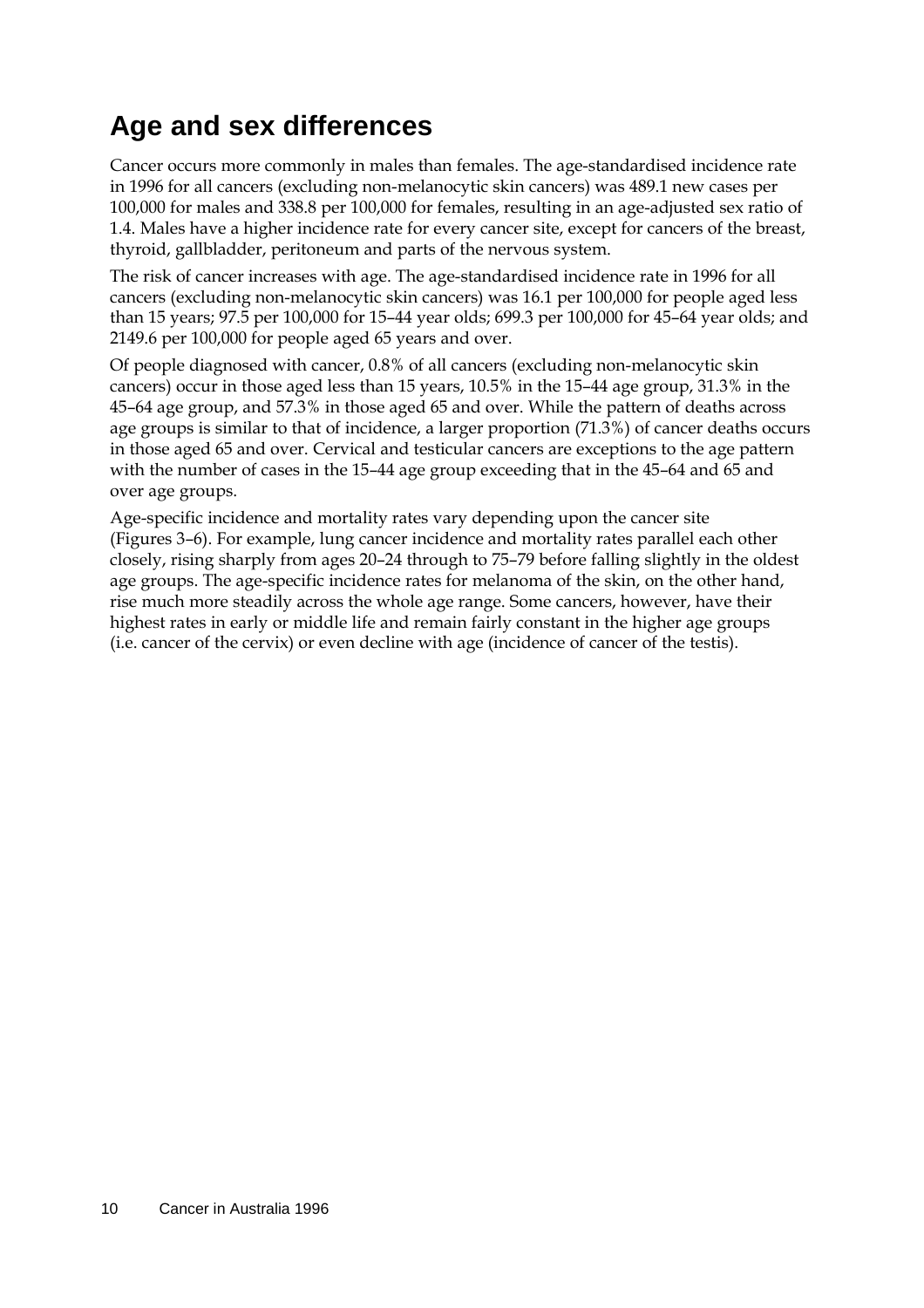

#### Age-specific incidence and mortality rates-males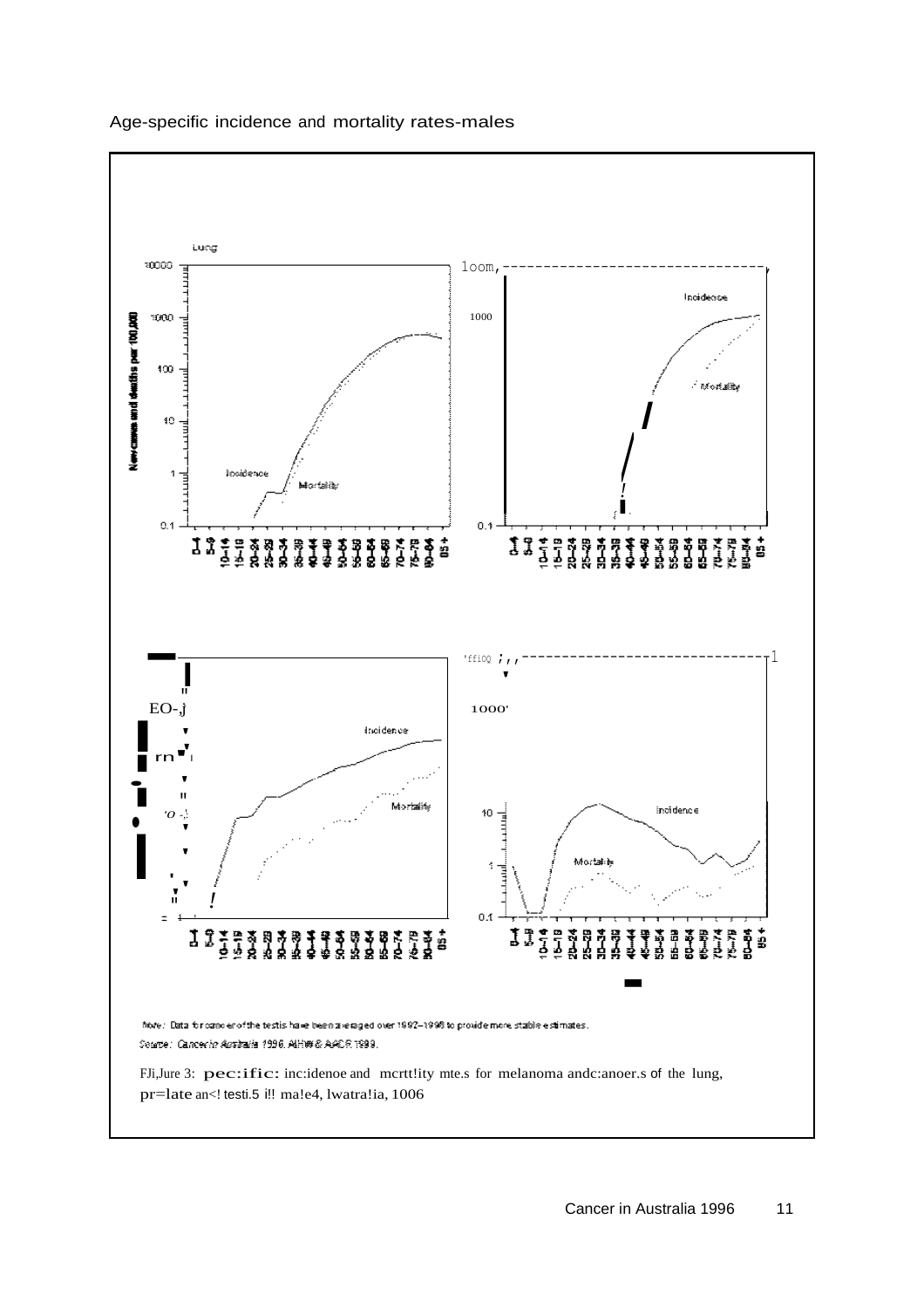

### Age-specific incidence and mortality rates-females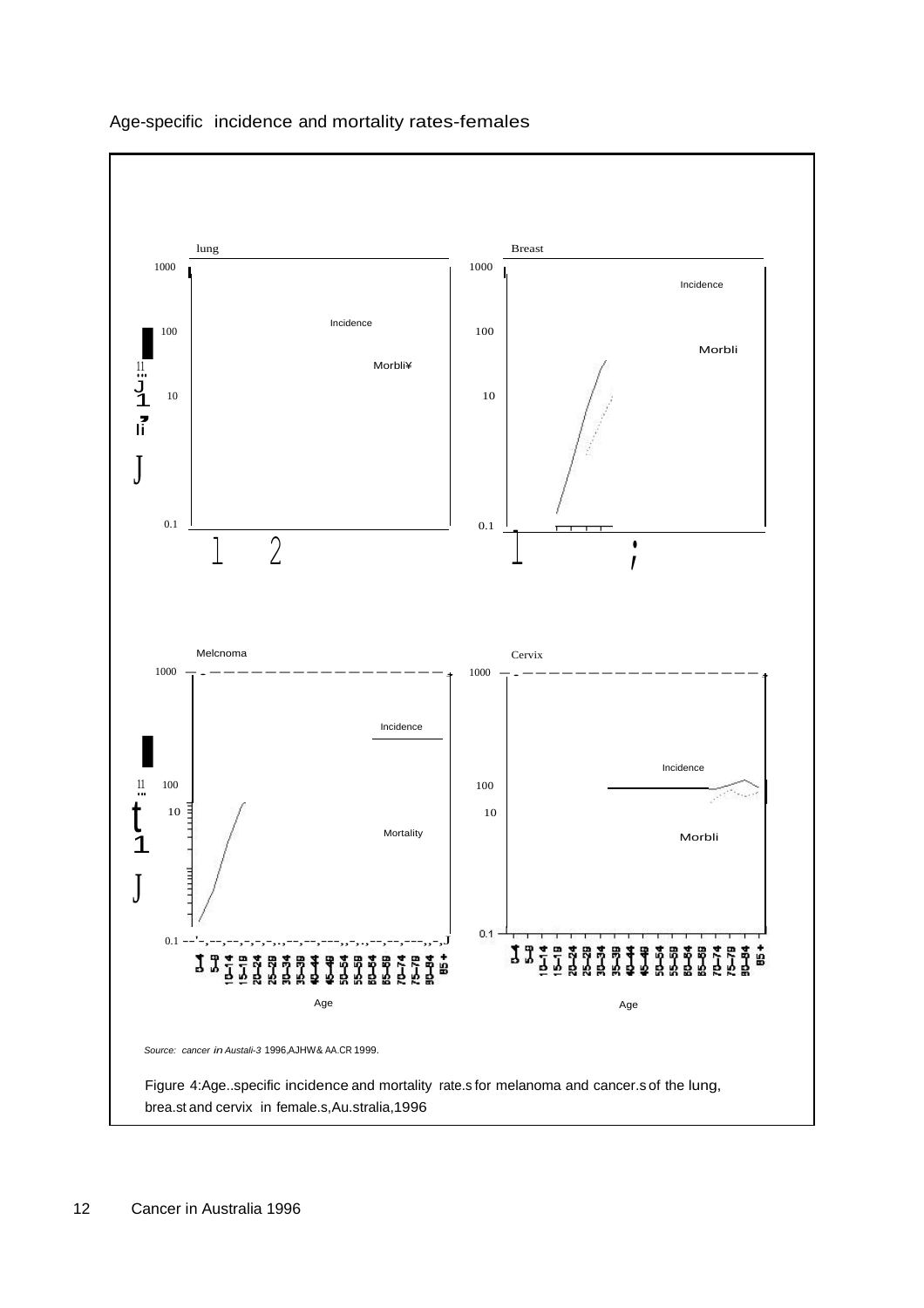

#### Age-specific incidence and mortality rates-males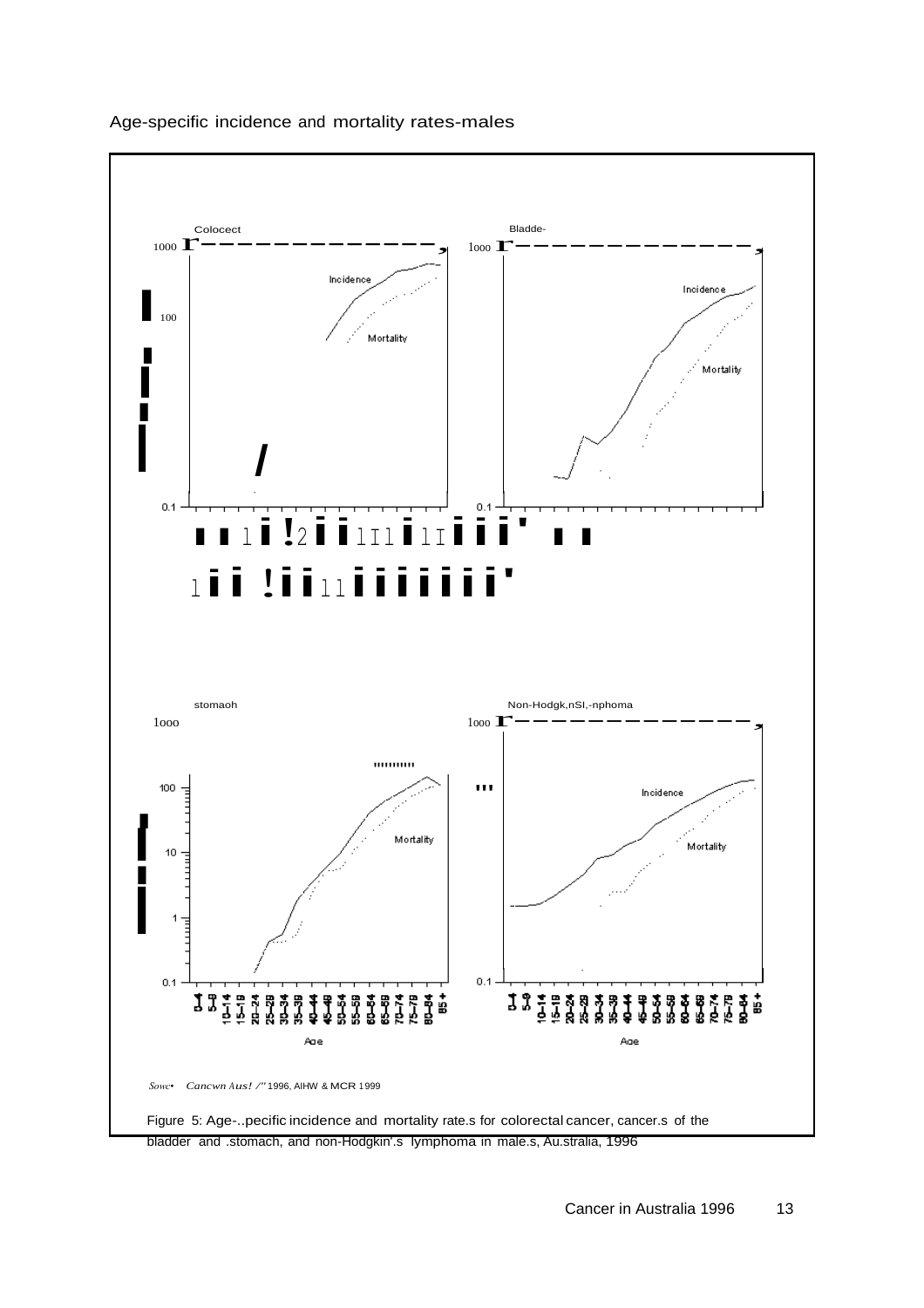

#### Age-specific incidence and mortality rates-females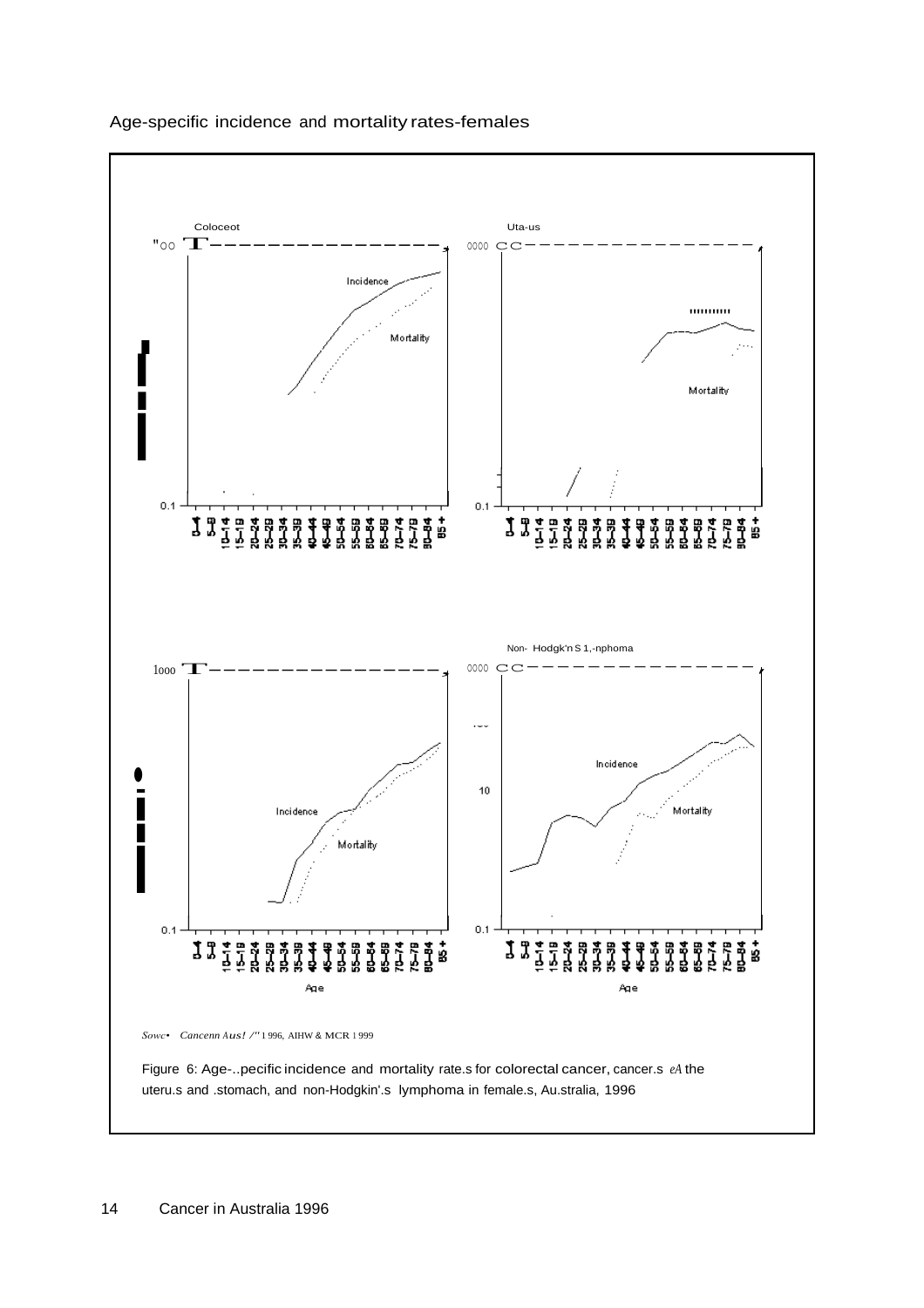### **Alcohol- and smoking-related cancers**

Alcohol and smoking are risk factors for some cancers. In 1996, alcohol-related cancers accounted for 0.8% of all new cancers, while smoking-related cancers accounted for 13.1%. Smoking-related cancers also accounted for a large proportion of deaths from cancer in 1996 (20.5% of all cancer deaths). These data and those in Tables 24–25 are derived from a series of age- and sex-specific aetiological fractions developed by English et al. (1995) and the cancer incidence estimates for specific cancer sites for 1996. These fractions are based on an analysis of international and Australian studies and estimate the probability that a specific agent (alcohol or tobacco) causes a specific disease (cancer). The cancers thought to be directly attributable to smoking (excluding passive smoking) and alcohol are listed in Table 2.

|                                | Males (%) | Females (%) |
|--------------------------------|-----------|-------------|
| Alcohol-related cancers        |           |             |
| Oropharynx                     | 21        | 8           |
| Oesophagus                     | 14        | 6           |
| Liver                          | 18        | 12          |
| Larynx                         | 21        | 13          |
| Female breast cancer           |           | 3           |
| <b>Smoking-related cancers</b> |           |             |
| Oropharynx                     | 57        | 51          |
| Oesophagus                     | 54        | 46          |
| Stomach                        | 14        | 11          |
| Anus                           | 48        | 41          |
| Pancreas                       | 24        | 19          |
| Larynx                         | 73        | 66          |
| Lung                           | 84        | 77          |
| <b>Uterus</b>                  |           | 10          |
| Cervix                         |           | 19          |
| Vulva                          |           | 40          |
| Penis                          | 30        |             |
| <b>Bladder</b>                 | 43        | 36          |
| Renal parenchyma               | 28        | 21          |
| Renal pelvis                   | 55        | 48          |

*Source:* English et al. 1995.

It is estimated that 657 new cases of cancer were directly attributable to hazardous and harmful alcohol consumption in 1996 at a rate of 3.4 per 100,000, as were 307 deaths at a rate of 1.6 per 100,000. While other cancers may be indirectly caused by alcohol consumption in combination with other risk factors, alcohol is believed to be the primary causative agent for differing proportions of specific cancers. The mechanism by which alcohol causes cancer has not been fully determined, but the major metabolite of ethanol has been shown to be carcinogenic in animal experiments (English et al. 1995). The lifetime risk of an alcoholrelated cancer is 1 in 237 for males and 1 in 309 for females. Between 1990 and 1996, the incidence rate for alcohol-related cancers in males fell by an average of 1.1% per annum, while the rate in females increased by 2.9% per annum.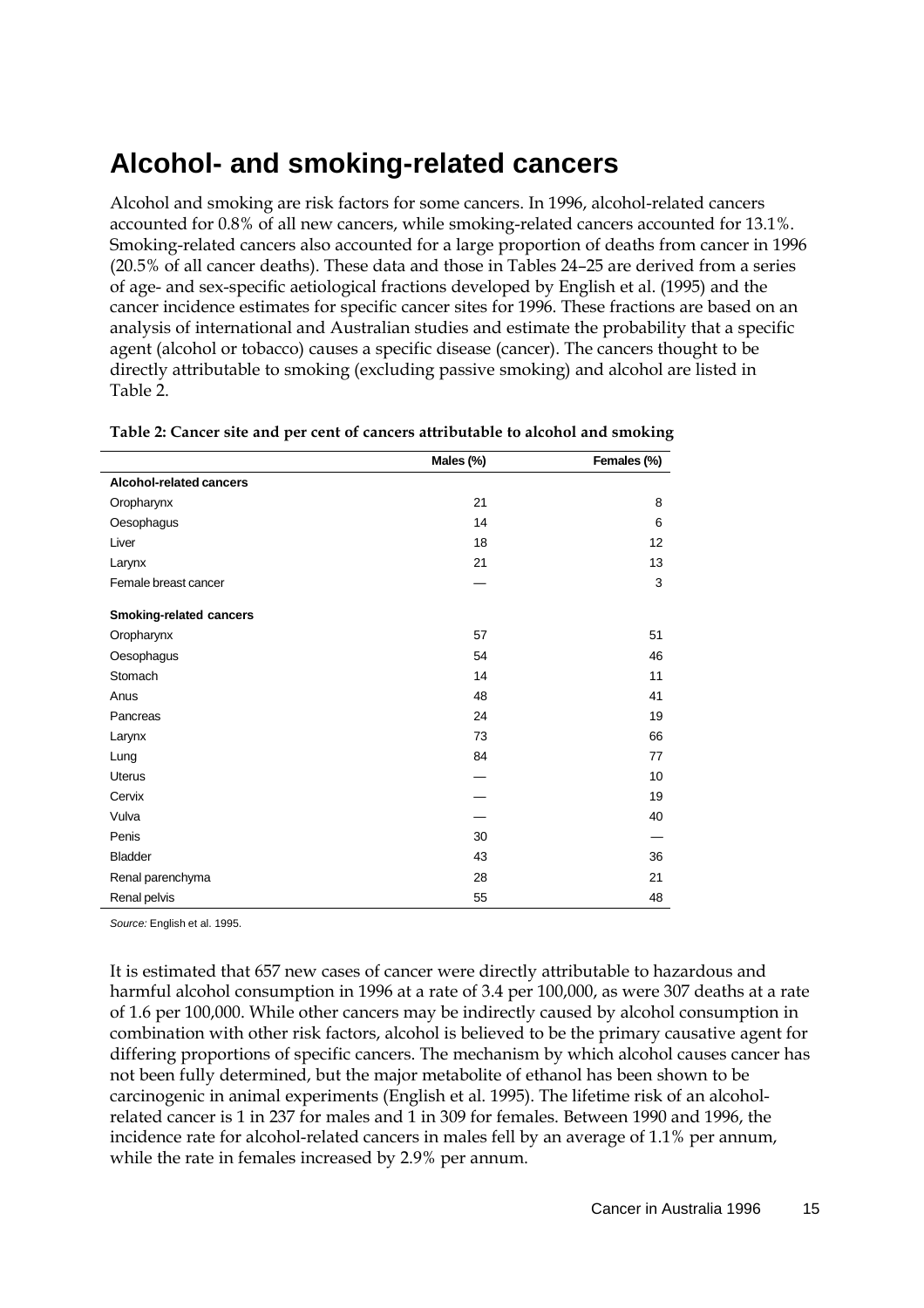Smoking-related cancers account for 17.8% of all new cases of cancer in males and 7.3% of all new cases of cancer in females. This large difference is attributable to the higher rates of smoking among men than women in the past 30 years. Twenty-five years ago, smoking rates in men were almost double those in women. However, this is no longer the case, with the latest estimates indicating that 27.3% of men and 22.7% of women aged over 18 years currently smoke (AIHW 1995). Organs associated with the respiratory system are the ones most affected by cigarette smoke, probably as a result of the known carcinogens in cigarette smoke such as polycyclic aromatic hydrocarbons (Table 2). Epidemiological evidence indicates that other cancers, including cancer of the upper digestive tract, bladder, renal pelvis (kidneys) and pancreas are also associated with cigarette smoking.

Cigarette smoking is estimated to have directly caused 10,148 new cases of cancer (52.9 new cases per 100,000) and 6,986 deaths (36.2 per 100,000) in 1996. Between 1990 and 1996, the male incidence rate for smoking-related cancers fell by an average of 1.2% per year, while the rate for females rose by 0.6% per year, both probably a reflection of the changing lung (Figure 14) and oesophagus cancer incidence rates. Over the same period, mortality rates fell by 1.2% per annum for males and rose by 0.8% per annum for females. These trends in incidence and mortality rates for smoking-related cancers are depicted in Figure 14.

To illustrate the improvement in the male mortality rate for smoking-related cancers, if the 1986 age-specific rates were applied to the 1996 male population there would be an additional 798 male deaths due to smoking in 1996. In contrast, the female mortality rate for smoking-related cancers is increasing. There would be 192 fewer female deaths in 1996 if the 1986 rates were applied to the 1996 female population.

### **Cancer rates in the States and Territories 1992–1996**

Cancer incidence and mortality are reported here for the combined period 1992–1996 for all States and Territories.

Cancer incidence varies between States and Territories. Queensland reported the highest incidence rate for all cancers (excluding non-melanocytic skin cancers) among males (540.5 per 100,000), while the Northern Territory reported the lowest with 423.7 cases per 100,000. For females, Queensland reported the highest rate (362.3 per 100,000) and the Australian Capital Territory reported the lowest (316.8 per 100,000) (Figure 7, Table 6).

The order of States and Territories with the highest and lowest cancer incidence rate for males changes after exclusion of non-melanocytic skin cancer and melanoma. Tasmania reported the highest incidence rate for all cancers (excluding non-melanocytic skin cancers and melanoma) among males (499.7 per 100,000), while the Northern Territory reported the lowest with 390.9 cases per 100,000. The remaining States and Territories reported the following rates for males: Queensland 477.4 per 100,000, Western Australia 461.2 per 100,000, South Australia 460.3 per 100,000, Victoria 454.0 per 100,000, New South Wales 450.8 per 100,000 and the Australian Capital Territory 442.9 per 100,000. For females, Queensland reported the highest rate (316.7 per 100,000) and the Australian Capital Territory reported the lowest (288.4 per 100,000). The remaining States and Territories reported the following rates for females: Tasmania 312.1 per 100,000, Victoria 309,3 per 100,000, the Northern Territory 301.4 per 100,000, South Australia 301.4 per 100,000, Western Australia 299.1 per 100,000 and New South Wales 297.5 per 100,000.

The cancer mortality rates reported for males across the States and Territories range from 226.7 per 100,000 in New South Wales to 253.1 per 100,000 in the Australian Capital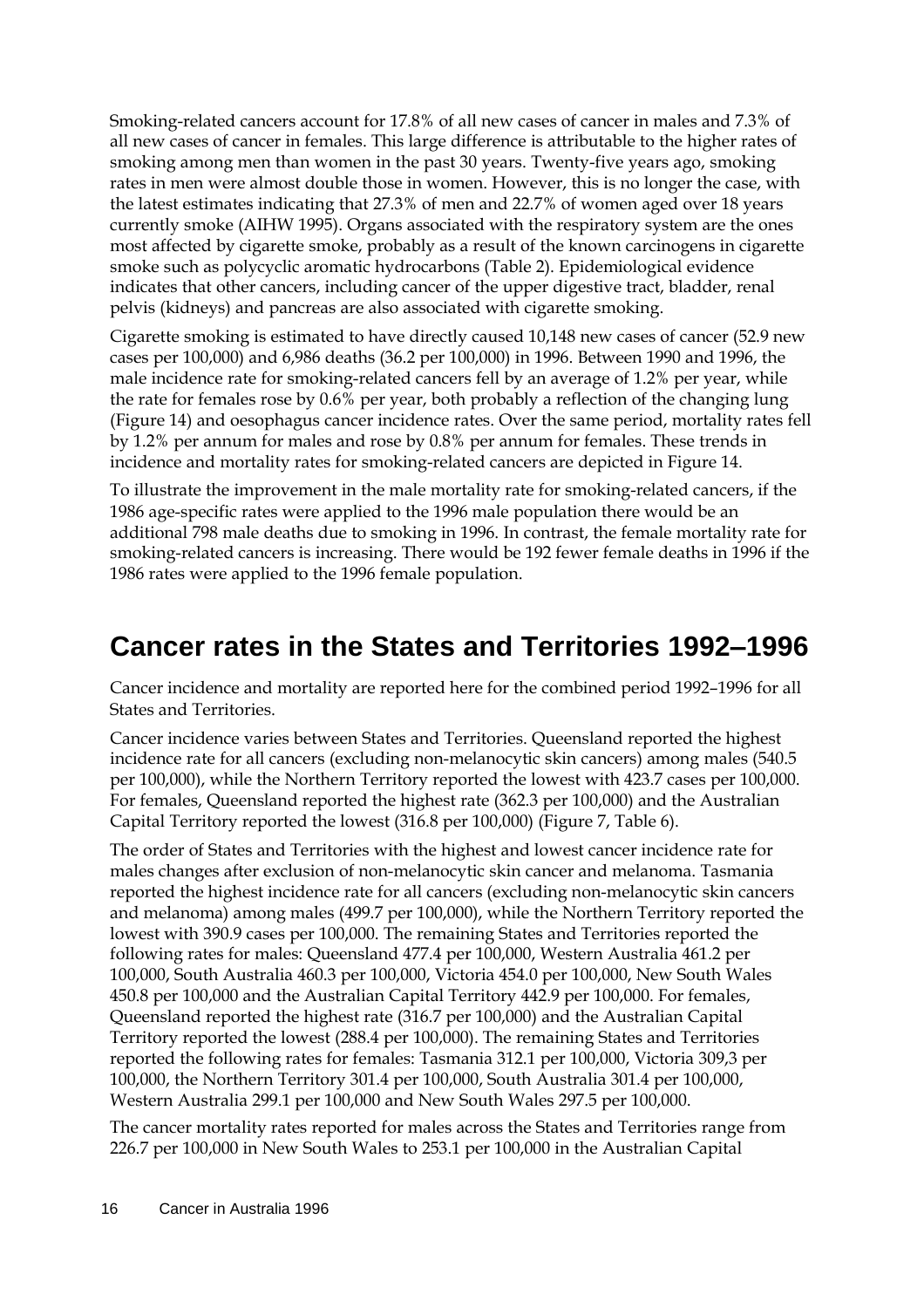Territory and 254.1 per 100,000 in the Northern Territory (Table 6). For females, the mortality rates vary from 132.5 per 100,000 in Queensland to 178.5 per 100,000 in the Northern Territory.

There is more variation among the States and Territories when selected cancer sites are examined. The cancer with the greatest variation between States and Territories is melanoma. Melanoma incidence rates are highest in Queensland and lowest in the Northern Territory for both males and females (Figure 7, Table 11). The incidence rate in Queensland has been consistently high since the early 1980s. The variation between the States and Territories mortality rates is smaller than the variation in incidence rates (Table 11).

Lung cancer incidence rates are highest in the Northern Territory (for males 85.5 cases per 100,000, for females 41.8 per 100,000) (Table 10). The lowest lung cancer incidence rates are reported for males in the Australian Capital Territory (46.4 per 100,000) and for females in South Australia (21.0 per 100,000).

State and Territory variations in smoking-related cancers generally reflect those observed for lung cancer (Table 25). The Northern Territory reported the highest incidence rates for males and females (109.8 per 100,000 and 42.1 per 100,000 respectively). The Australian Capital Territory reported the lowest smoking-related cancer incidence rates for males (69.5 per 100,000) and South Australia had the lowest rate for females (22.4 per 100,000). Death rates from smoking-related cancers were highest in the Northern Territory for both males and females.

These patterns of incidence probably reflect smoking behaviour approximately 10–20 years ago, due to the time lag between exposure to carcinogens in the tobacco smoke and the diagnosis of cancer. Differentials in smoking rates between the States and Territories reported in the 1995 National Health Survey (ABS 1997a) are likely to affect smoking-related cancer incidence rates in the future. Tasmania (57.3%) reported the highest proportion of current and ex-smokers followed by the Northern Territory with 56.0%. The lowest smoking and ex-smoking rates were found in New South Wales at 49.2%. In the other States and the Australian Capital Territory the proportions of smokers and ex-smokers ranged from 50–53%.

Western Australia reported the highest incidence rates for breast cancer in females (98.2 per 100,000), while the Northern Territory reported the lowest incidence rate (65.2 per 100,000) (Table 12). Tasmania, Western Australia and the Australian Capital Territory reported high rates of prostate cancer (156.7 per 100,000, 150.5 per 100,000 and 149.0 per 100,000 respectively) while significantly lower rates were reported in the Northern Territory (74.7 per 100,000) (Table 16), a rate influenced by the low Indigenous population incidence rates (d'Espaignet et al. 1996). These interstate variations in prostate cancer incidence might also be explained by differences in the time and rate of uptake of prostate specific antigen (PSA) testing in the States and Territories (Smith et al. 1998; Threlfall et al. 1998).

There were differences in cervical cancer incidence between the States and Territories. This probably reflects in part the relative impact of the screening programs in each jurisdiction. Most of the large States show consistent rates of approximately 11 new cases per 100,000, however South Australia shows a substantially lower rate of 7.8 and the Australian Capital Territory 9.0 per 100,000. The Northern Territory, while having relatively small numbers of new cases has a very high incidence rate of 21.8 per 100,000. A major contributor to this incidence rate is the high rate of cervical cancer amongst the Indigenous population, which d'Espaignet et al. (1996) indicated was up to three times the non-Indigenous population rate. This situation is also reflected in a high mortality rate (13.3 deaths per 100,000) and mortality incidence ratio (0.6) compared with a national average of 0.3. This high ratio is an indicator of late stage detection of these cancers.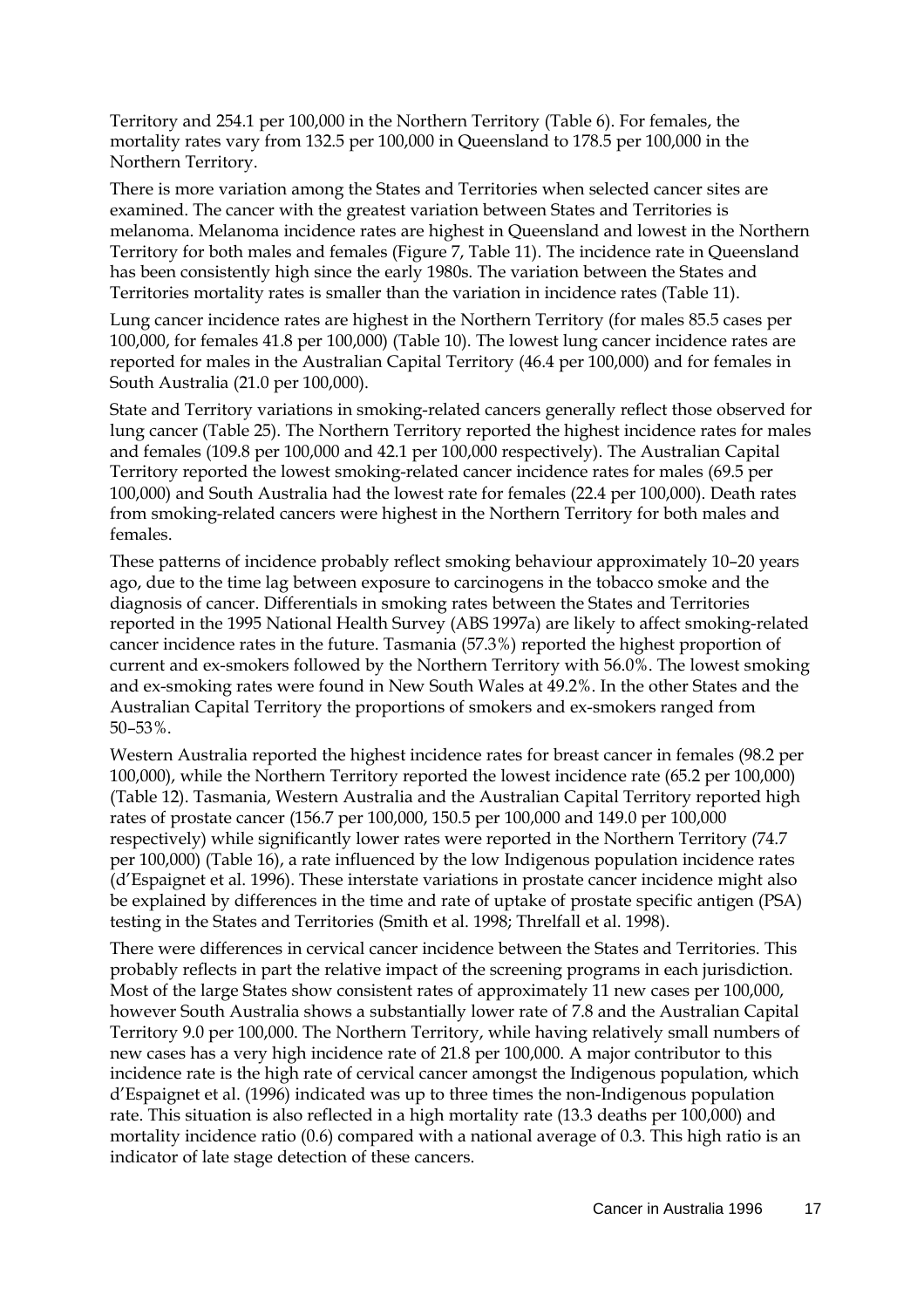While 1996 incidence data are the latest national data, some States and Territories have released data for 1997—Tasmania and the Northern Territory—and data for 1998—Western Australia and South Australia. These four jurisdictions account for approximately 19% of new cancer cases. A combination of the 1997 and 1998 incidence rates for these jurisdictions compared with their 1996 combined rates for the most common cancers, show some changes which may be early indicators for the larger states of New South Wales, Victoria and Queensland. The male incidence rate for all cancers continued to decline, driven mainly by the prostate rate, but colorectal cancer, lung cancer and melanoma also registered declining rates. The female trend is less clear with only breast cancer showing a consistent increase in rates. The decline in male melanoma incidence rates is at odds with the current national increase in melanoma, although this may be explained by the increases in the national rate being driven predominantly by Queensland, which is excluded from this comparison. Most other cancers showed some minor fluctuations but were within expectations.

Differences in State and Territory cancer incidence rates may be explained by variations in underlying cancer risk, the availability and utilisation of diagnostic procedures, reporting and coding inconsistencies, and normal incidence rate fluctuations. A case in point is bladder cancer (Table 18), where State and Territory comparisons vary by as much as 100%. This is largely due to differences in local coding practices, particularly in regard to the inclusion or exclusion of tumours of uncertain behaviour. The AACR plans to address this issue in the near future by standardising coding practices.

Care should be taken when interpreting incidence rates, especially for less common cancers and for States and Territories with small populations. To reduce the problems of statistical variation due to a small number of cases, the numbers and rates presented for the States and Territories in Tables 6 to 25 in this publication are annual averages of the 5-year period 1992–1996. For annual sex- and cancer-specific data, or data cross-classified by other variables (e.g. age, geographic area), the State and Territory cancer registries should be contacted directly (see pages 74 and 75 for contact details).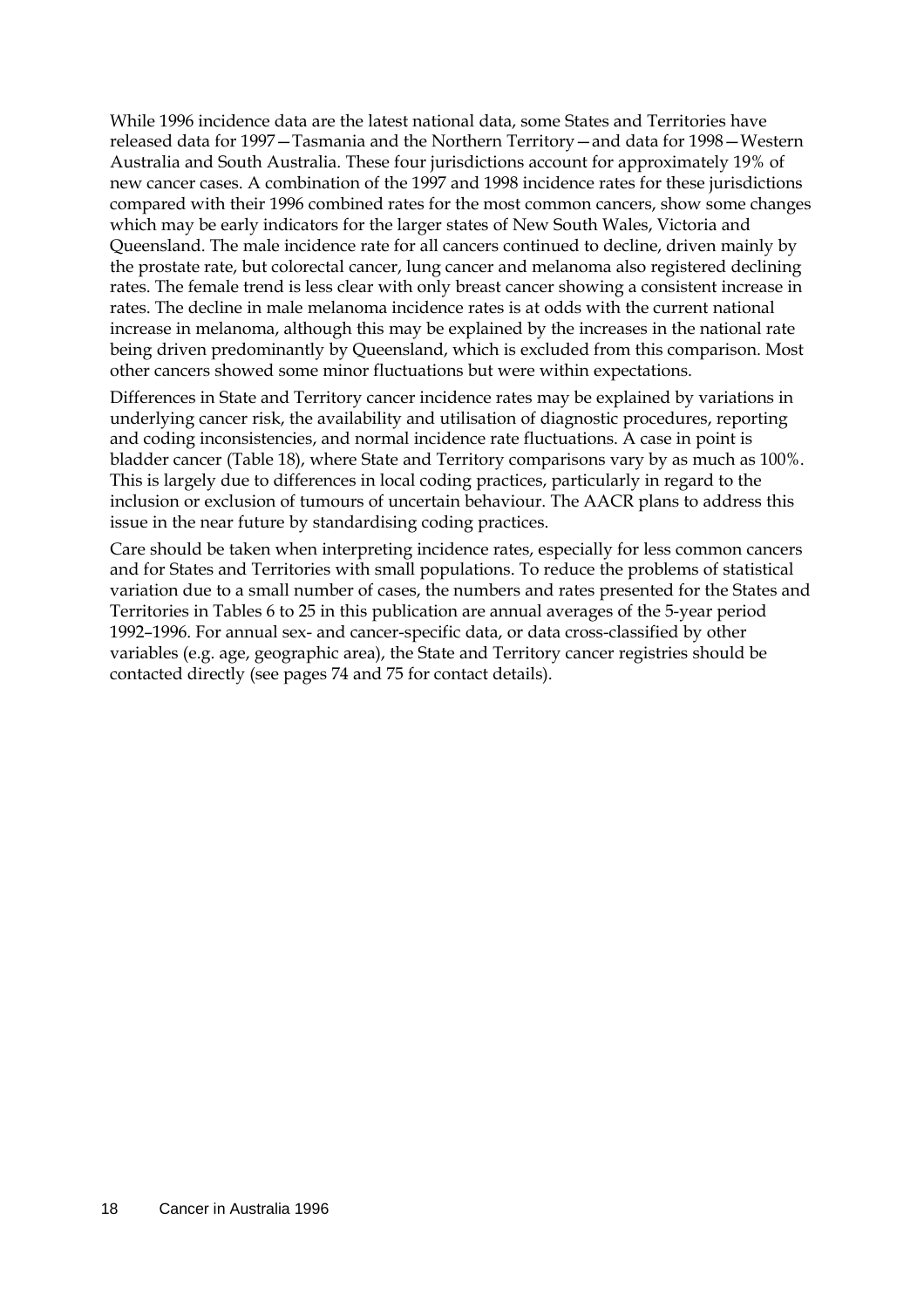

### **All cancers and melanoma incidence rates by sex and by State and Territory**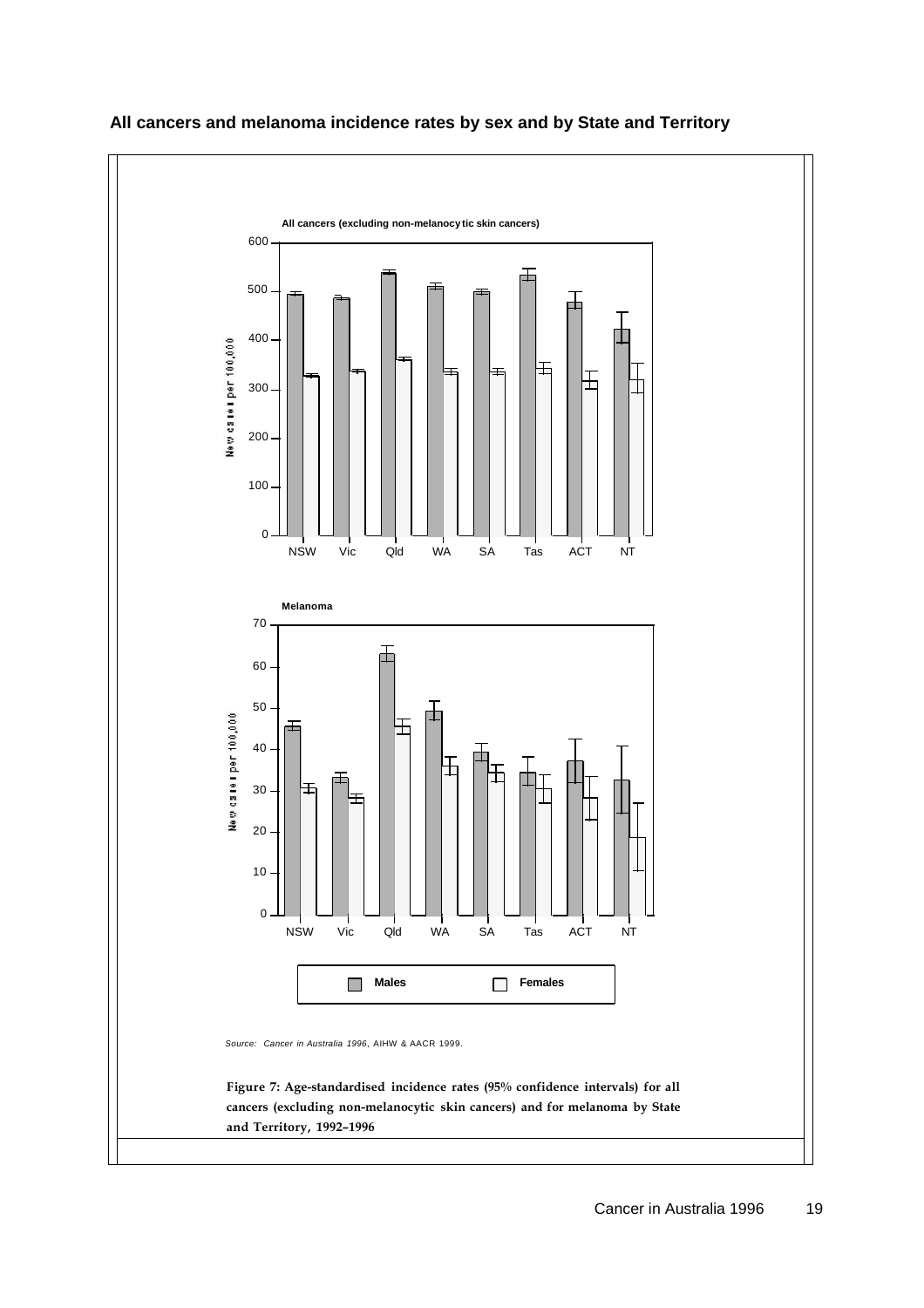### **International comparisons**

Cancer incidence and mortality patterns vary internationally. This variation may be the result of variations in risk factor exposure (e.g. smoking, diet, UV radiation), in genetic susceptibility, in detection and treatment of cancer or in the level of cancer registration.

Australia is one of the few countries in which cancer registration occurs on a national basis. Many countries either have State/Province, regional or hospital based cancer registries to record cancer incidence, although most countries have national mortality collections. Data have been presented in Figures 8–11 for a selection of common cancers—lung, colorectal, stomach, prostate, bladder, breast and cervix—and for a selection of countries who have similar economic development to that of Australia. In order to gain some data consistency between these countries internationally standardised data sources have been used, however they are not as up to date as the latest Australian data. The 1988–1992 international incidence data is sourced from the publication *Cancer Incidence in Five Continents VII* (IARC 1997) and the 1992 mortality data is sourced from the World Health Organization publication *World Health Statistics 1995* (WHO 1996) and *World Health Statistics* 1996 (WHO 1998). Figures 8–11 present Australian incidence and mortality rates for both 1992 and 1996 to show a direct comparison between rates at a similar time and for the latest available data.

Australia's incidence rate for the aggregation of all cancers in both males and females is similar to that of a number of countries (e.g. Canada, United States) however is slightly higher than that for countries such as England & Wales and Japan. The spread of international cancer incidence rates for the countries selected is nearly twofold, but when other countries are considered (not reported here) the spread is up to fourfold.

Differences between countries are more noticeable when individual cancer sites are examined. Incidence and mortality rates for melanoma in Australia are at very high levels matched only by New Zealand, although consistent incidence and mortality data for this cancer are not available from all countries and a graph is not presented here. However a comparison between Australia and England & Wales shows a tenfold difference in incidence, but it is known that this ranges up to 150-fold compared with other countries. The international spread of mortality rates is more narrow as melanoma has a relatively high survival rate.

In comparing Australia's incidence and mortality rates for other cancers with those of the selected group of countries it was found that:

Australian males have relatively low rates of lung cancer incidence and mortality, however Australian females show a slightly higher ranking compared with other developed countries;

Colorectal incidence and mortality rates for both males and females are ranked amongst the countries with the highest rates;

Australian males and females have low rates of stomach cancer;

Prostate cancer incidence rates are similar to those of the United States and Canada but at a level significantly higher than the European countries in the group. Mortality rates are similar across the group;

Breast and cervical cancer incidence and mortality rates are similar to those of other countries; and

Bladder cancer has a wide international distribution, some of which is due to variations in diagnosis and coding issues, and some may be related to real variation. The patterns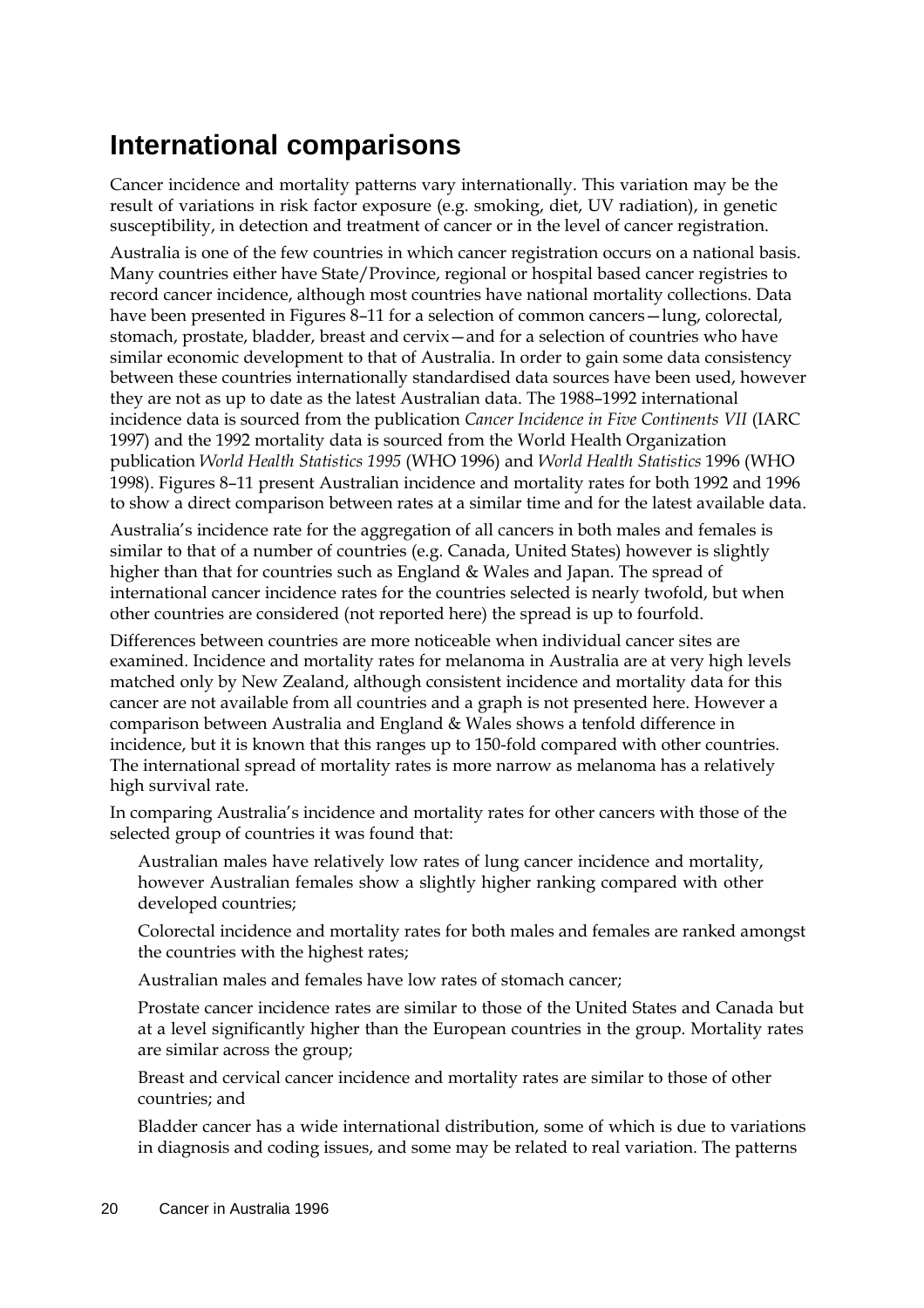shown in Figure 10 indicate a very high rate in Italy and the United States, but a moderate level in Australia.

The 1992 and 1996 incidence and mortality rates in the Figures 8–11 indicate that Australia's incidence and mortality rates in many instances have not shifted significantly in the intervening period. An assessment of Australia's 1996 incidence and mortality rates with 1996 rates for other specific countries where available (not shown here) indicate that the general patterns indicated above remain in place.

### **Cancer in New Zealand**

A first for the *Cancer in Australia* series of reports is a special feature on one of the Australasian Association of Cancer Registries members, New Zealand. One of Australia's closest neighbours, New Zealand, shares a similar heritage to Australia and a similar level of economic development. The New Zealand population at 3.6 million is slightly larger than that of Queensland (3.2 million) and slightly smaller than that of Victoria (4.5 million). New Zealand serves as a good comparison for Australia in cancer patterns, as the two countries share similar patterns of cancer risk factors, e.g. diet, smoking patterns and UV exposure and also shares some similarities in their cancer control programs, e.g. cervical and breast cancer screening. Both countries have a sizeable indigenous population which exhibit lower life expectancies relative to the rest of the population. New Zealand Maoris comprise approximately 14.5% of total population and Australia's Aboriginals and Torres Strait Islanders comprise approximately 2%.

The New Zealand Health Information Service has supplied 1995 incidence and 1996 mortality data (Table 3) which enables a direct comparison of recent rates for cancers between Australia and New Zealand. These rates have been standardised to the World Standard Population. Tables 3, 4 and 5 have been used for purposes of comparing the two countries'cancer patterns.

New Zealand has approximately 16,000 new cancers diagnosed each year and 7,500 deaths occur as a result of cancer. The most frequently occurring cancers in Australia and New Zealand are very similar with prostate, colorectal and lung cancers in males and breast, colorectal and melanoma in females being the dominant cancers. The other common cancers are ranked similarly between the two countries, although the policy for reporting a combination of all leukaemias (New Zealand) and unknown primary (Australia) in the dominant cancers makes for some minor variations in the rankings (Table 1 and 3).

In comparing the age-standardised incidence rates for all cancers (excluding nonmelanocytic skin cancer) it is apparent that there is some variation at this aggregate level. New Zealand males (377.0 new cases per 100,000) and females (295.0) have rates approximately 10% higher than that of Australian males and females. Mortality rates in males also show approximately the same variation. In females however, mortality rates in New Zealand (125.0 deaths per 100,000) are nearly 30% higher than those of Australian females (96.8). This difference in female mortality rates appears to be spread across a range of cancers, some of which are described below.

Breast cancer incidence rates are similar in both Australian (78.4 new cases per 100,000) and New Zealand females (80.8). However there is a substantial difference in mortality rates (New Zealand 25.5, Australia 19.0 deaths per 100,000). The breast screening program in Australia has been operating since approximately 1990 and may have had some impact on mortality rates. The New Zealand breast screening program only commenced in 1999 and benefits from this program may not be seen for some time.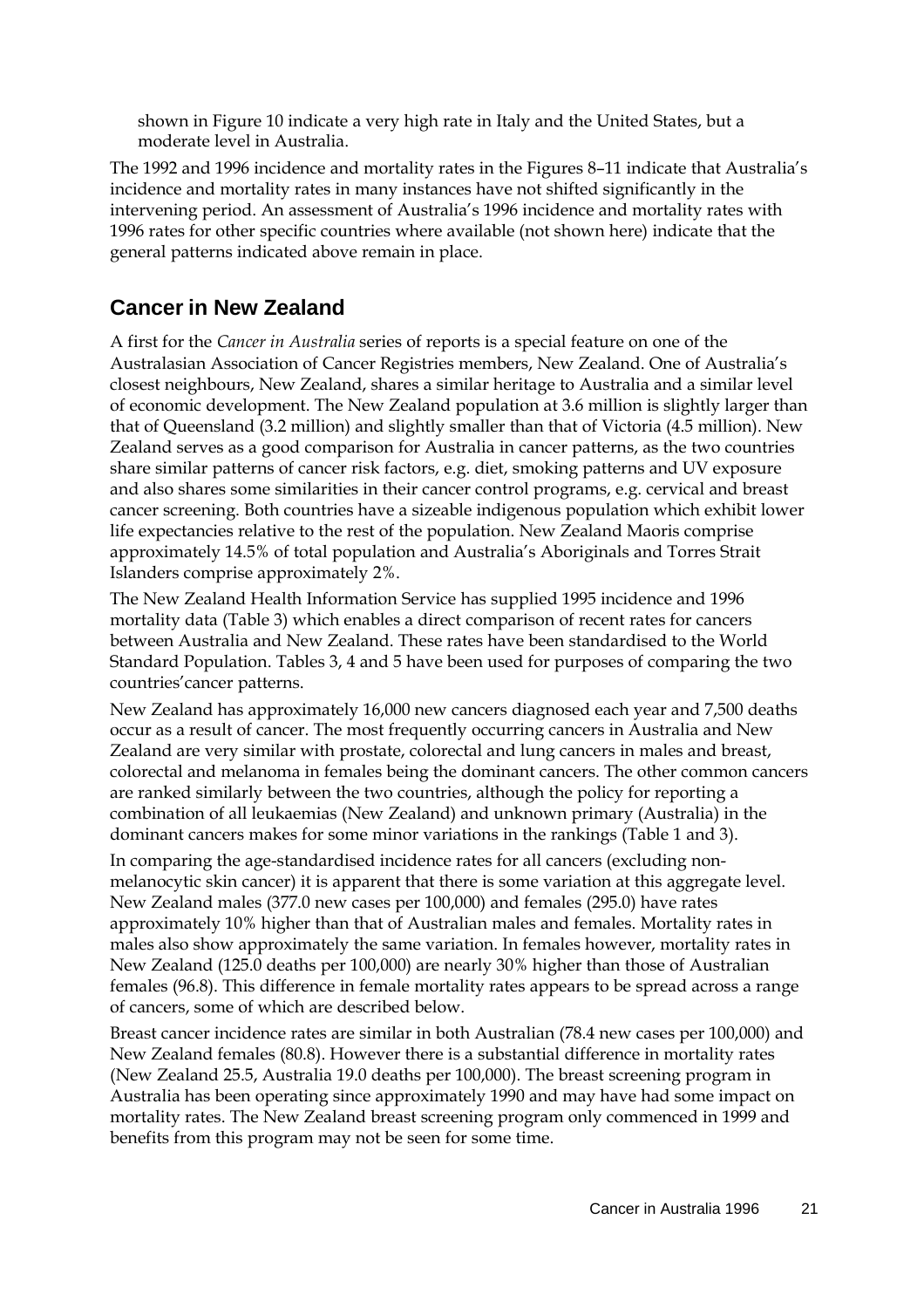A comparison of prostate cancer incidence in males, shows that New Zealand (103.2 new cases per 100,000) and Australia (96.7) have similar rates for 1995, however due to the rapidly changing use of PSA testing, Australia's rate in 1996 has fallen to 79.1.

There are some differences in the patterns of colorectal cancer between the two countries. Males in New Zealand (53.2 new cases per 100,000) show a slight elevation above their Australian counterparts (49.5), however there is a more substantial difference between the females (New Zealand 43.9 and Australia 33.0). These differences between the countries are carried over to the mortality from colorectal cancer.

Both Australians and New Zealanders are known for their outdoor lifestyle, which places both populations at risk of melanoma and non-melanocytic skin cancers from the increased UV radiation exposure. This is reflected in high incidence rates of melanoma in both countries on an international basis. Of note in assessing the melanoma incidence rates, is the relatively small difference between males and females in New Zealand, a sex ratio of 1.05, compared with a ratio of 1.4 for Australia. Australia had approximately the same sex ratio as New Zealand in the early 1980s, however there has since been a significant divergence in rates.

Lung cancer incidence in New Zealand and Australian males is similar (42 new cases per 100,000), however the incidence and mortality rates in New Zealand females are approximately 25% higher than in Australian females.

There appears to be substantial differences in the reported cancer incidence and mortality rates between New Zealand and Australia for some of the most common cancers. These differences would suggest some differences in the impact of particular risk factors, and in relation to mortality, a difference in the stage at detection and treatment. Investigation of these differences will be pursued further in later reports in this series.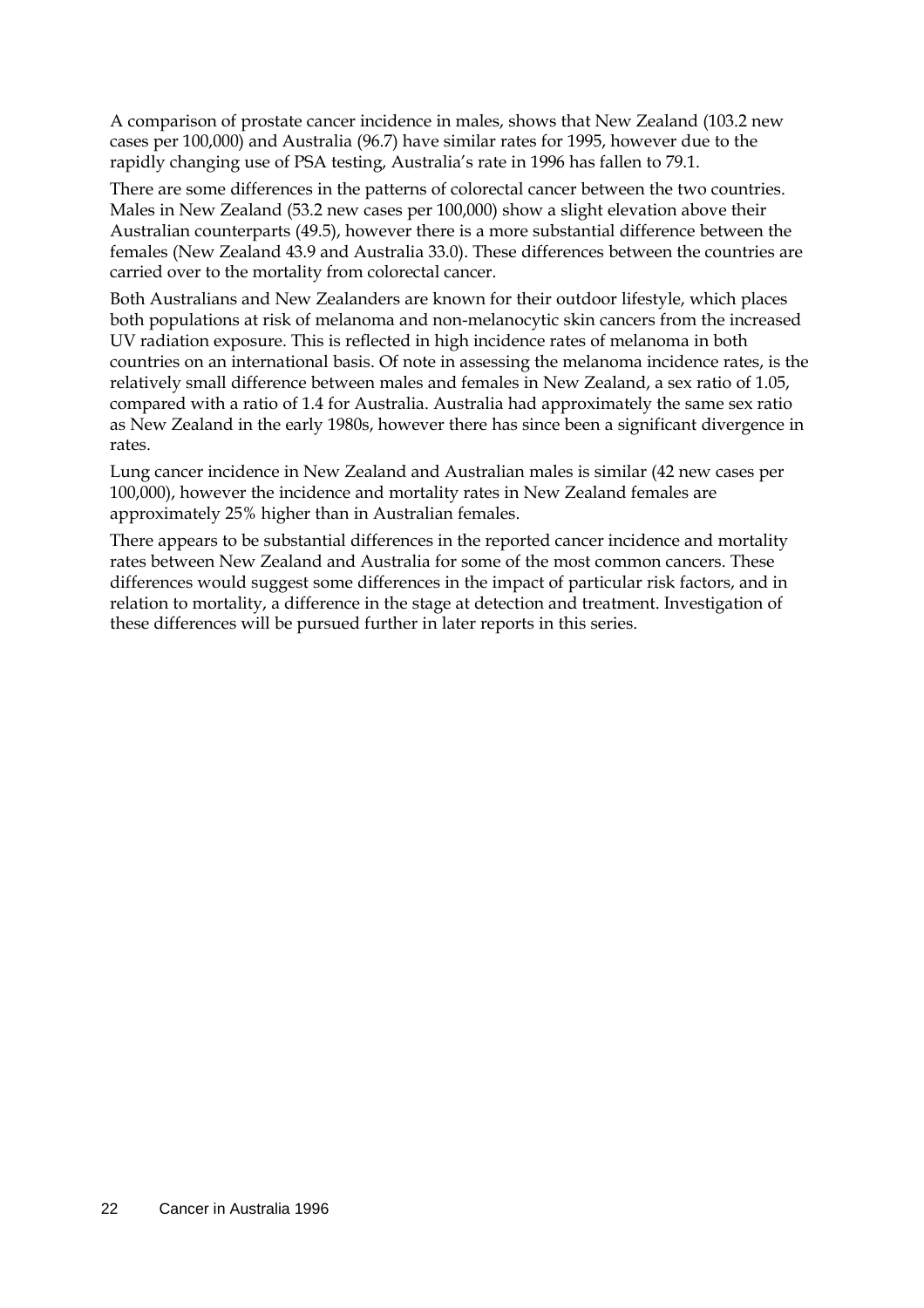|                    |               | New cases 1995                  |                   |                                 | Deaths 1996   |                              |         |                     |  |
|--------------------|---------------|---------------------------------|-------------------|---------------------------------|---------------|------------------------------|---------|---------------------|--|
| <b>Cancer site</b> | <b>Number</b> | % of all new<br>cancer<br>cases | <b>ASR</b><br>(W) | Lifetime<br>risk <sup>(c)</sup> | <b>Number</b> | % of all<br>cancer<br>deaths | ASR (W) | PYLL <sup>(c)</sup> |  |
| <b>Males</b>       |               |                                 |                   |                                 |               |                              |         |                     |  |
| Prostate           | 2,481         | 29.1                            | 103.2             | $1$ in $8$                      | 502           | 13.0                         | 18.4    | 1,258               |  |
| Colorectal         | 1,202         | 14.1                            | 53.2              | 1 in 16                         | 587           | 15.2                         | 25.0    | 4,473               |  |
| Lung               | 967           | 11.3                            | 42.2              | 1 in 19                         | 904           | 23.3                         | 38.0    | 6,290               |  |
| Melanoma           | 879           | 10.3                            | 41.1              | 1 in 22                         | 107           | 2.8                          | 4.7     | 1,403               |  |
| <b>Bladder</b>     | 366           | 4.3                             | 15.8              | 1 in 53                         | 111           | 2.9                          | 4.3     | 433                 |  |
| <b>NHL</b>         | 276           | 3.2                             | 12.9              | 1 in 69                         | 145           | 3.7                          | 6.2     | 1,453               |  |
| Leukaemia          | 253           | 3.0                             | 12.2              | 1 in 89                         | 141           | 3.6                          | 6.2     | 2,143               |  |
| Stomach            | 232           | 2.7                             | 10.0              | 1 in 87                         | 176           | 4.5                          | 7.4     | 1,613               |  |
| Kidney             | 185           | 2.2                             | 8.6               | 1 in 98                         | 89            | 2.3                          | 3.8     | 753                 |  |
| Oesophagus         | 143           | 1.7                             | 6.3               | 1 in 123                        | 124           | 3.2                          | 5.2     | 790                 |  |
| <b>Females</b>     |               |                                 |                   |                                 |               |                              |         |                     |  |
| <b>Breast</b>      | 1,865         | 25.3                            | 80.8              | 1 in 12                         | 681           | 19.0                         | 25.5    | 8,240               |  |
| Colorectal         | 1,201         | 16.4                            | 43.9              | 1 in 20                         | 546           | 15.2                         | 18.2    | 3,640               |  |
| Melanoma           | 880           | 12.0                            | 39.1              | 1 in 25                         | 87            | 2.4                          | 3.3     | 1,173               |  |
| Lung               | 535           | 7.3                             | 20.7              | 1 in 37                         | 502           | 14.0                         | 18.2    | 3,613               |  |
| Ovary              | 291           | 4.0                             | 12.4              | 1 in 75                         | 179           | 5.0                          | 6.9     | 1,855               |  |
| Cervix             | 232           | 3.2                             | 10.6              | 1 in 94                         | 82            | 2.3                          | 3.4     | 1,508               |  |
| <b>NHL</b>         | 231           | 3.2                             | 9.6               | 1 in 92                         | 141           | 3.9                          | 4.9     | 1,260               |  |
| <b>Uterus</b>      | 224           | 3.1                             | 9.6               | 1 in 82                         | 58            | 1.6                          | 1.9     | 445                 |  |
| Leukaemia          | 177           | 2.4                             | 7.1               | 1 in 151                        | 114           | 3.2                          | 4.1     | 1,523               |  |
| Pancreas           | 160           | 2.2                             | 5.3               | 1 in 158                        | 167           | 4.7                          | 5.4     | 890                 |  |
| <b>Persons</b>     |               |                                 |                   |                                 |               |                              |         |                     |  |
| Prostate           | 2,481         | 15.6                            | 46.3              | 1 in 17                         | 502           | 6.7                          | 7.4     | 1,258               |  |
| Colorectal         | 2,403         | 15.1                            | 48.2              | 1 in 18                         | 1,133         | 15.2                         | 21.2    | 8,113               |  |
| <b>Breast</b>      | 1,865         | 11.8                            | 41.4              | 1 in 23                         | 681           | 9.1                          | 13.5    | 8,240               |  |
| Melanoma           | 1,759         | 11.1                            | 39.7              | 1 in 24                         | 194           | 2.6                          | 3.9     | 2,575               |  |
| Lung               | 1,502         | 9.5                             | 30.5              | 1 in 25                         | 1,406         | 18.8                         | 27.0    | 9,903               |  |
| <b>NHL</b>         | 507           | 3.2                             | 11.1              | 1 in 79                         | 286           | 3.8                          | 5.5     | 2,713               |  |
| <b>Bladder</b>     | 506           | 3.2                             | 7.2               | 1 in 110                        | 186           | 2.5                          | 1.9     | 433                 |  |
| Leukaemia          | 430           | 2.7                             | 9.5               | 1 in 113                        | 255           | 3.4                          | 5.0     | 3,665               |  |
| Stomach            | 367           | 2.3                             | 4.6               | 1 in 181                        | 297           | 4.0                          | 3.3     | 1,613               |  |
| Kidney             | 306           | 1.9                             | 4.4               | 1 in 201                        | 149           | 2.0                          | 1.7     | 753                 |  |

### **Table 3: Most frequently occurring cancers in New Zealand (a) (b)**

(a) Rates are expressed per 100,000 population and age-standardised to the Australian 1991 Population ASR (A) and to the World Standard Population ASR (W).

(b) Non-melanocytic skin cancer, known to be the most common cancer type, is excluded from this list, as it is not a registrable cancer.

(c) These measures are calculated for ages 0–74 years; PYLL refers to person-years of life lost. Methods for the calculation of these measures are presented in Appendix B.

*Note:* NHL refers to non-Hodgkin's lymphoma.

*Source: Cancer in Australia 1996*, AIHW & AACR 1999.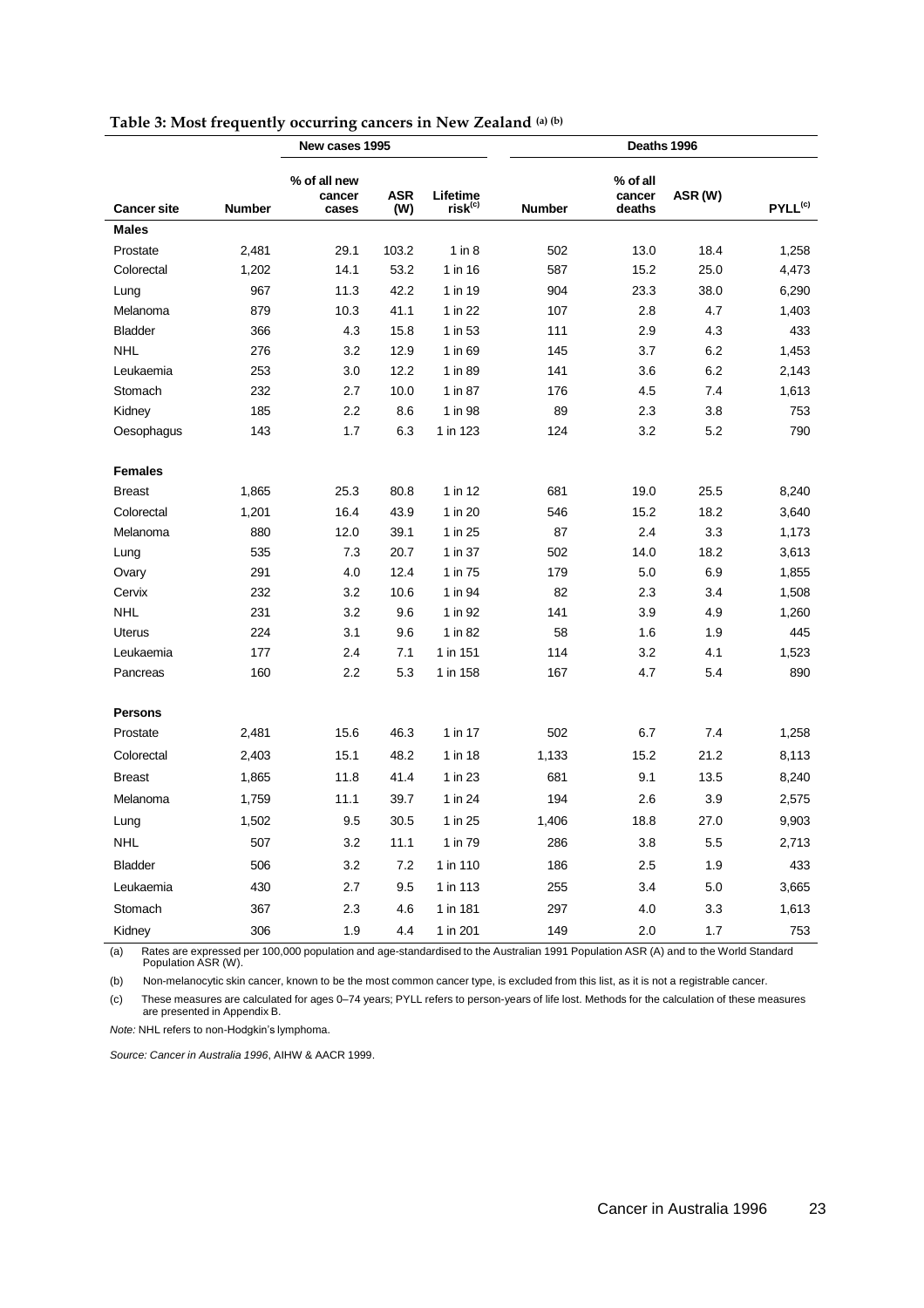

### **International comparison of lung, colorectal and stomach cancer for males**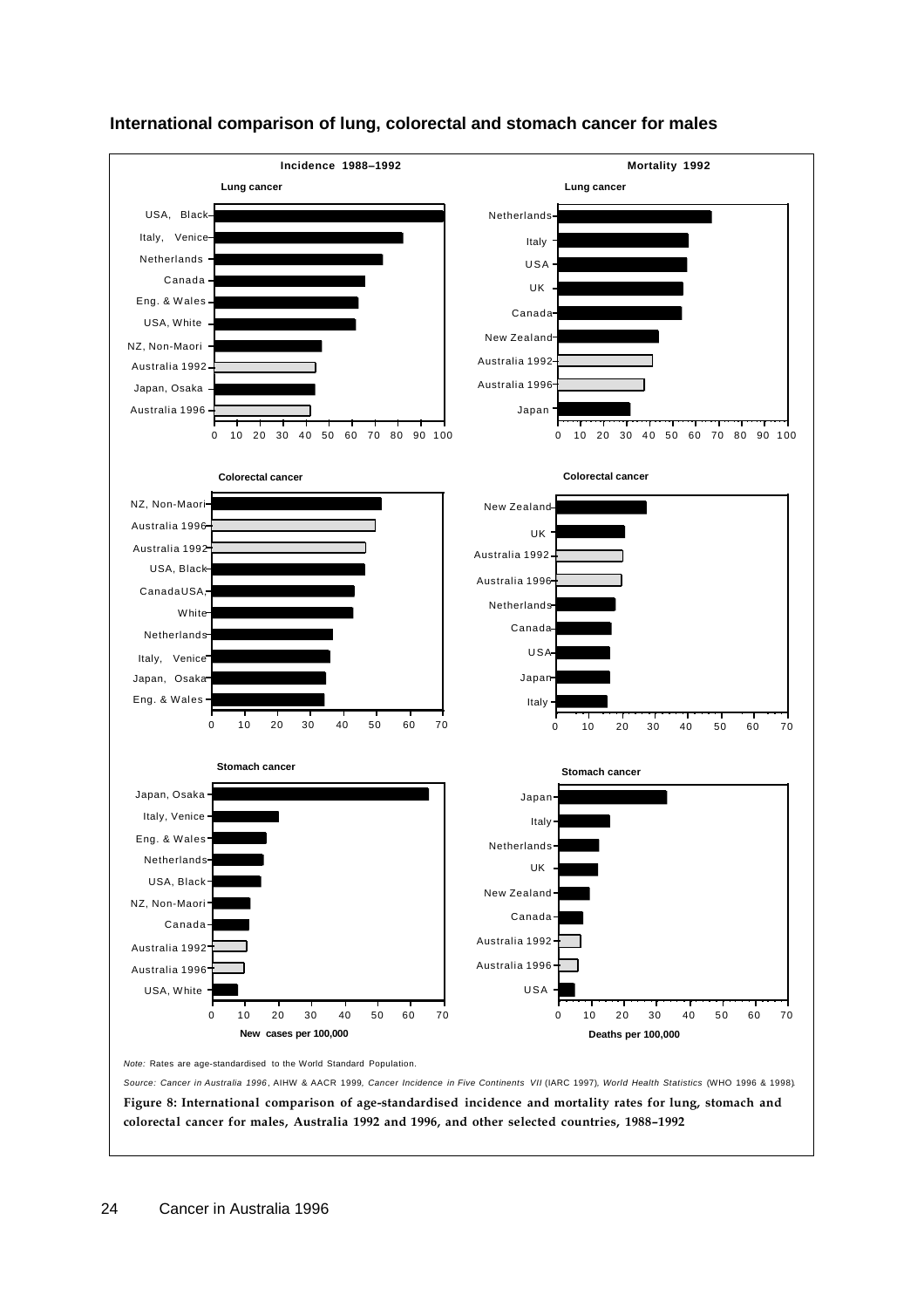

### **International comparison of lung, stomach and colorectal cancer for females**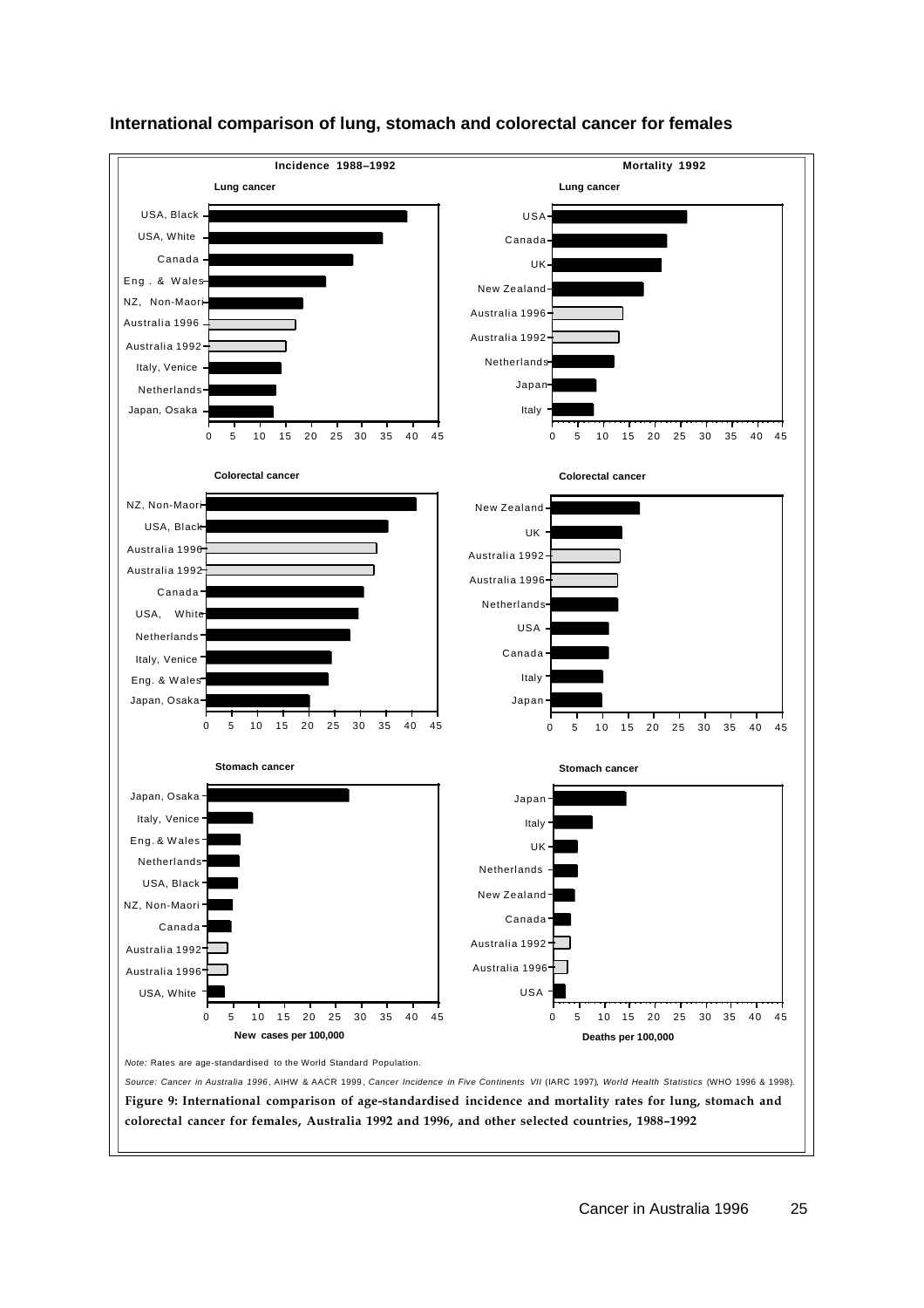

#### **International comparison of prostate, bladder and all cancers for males**